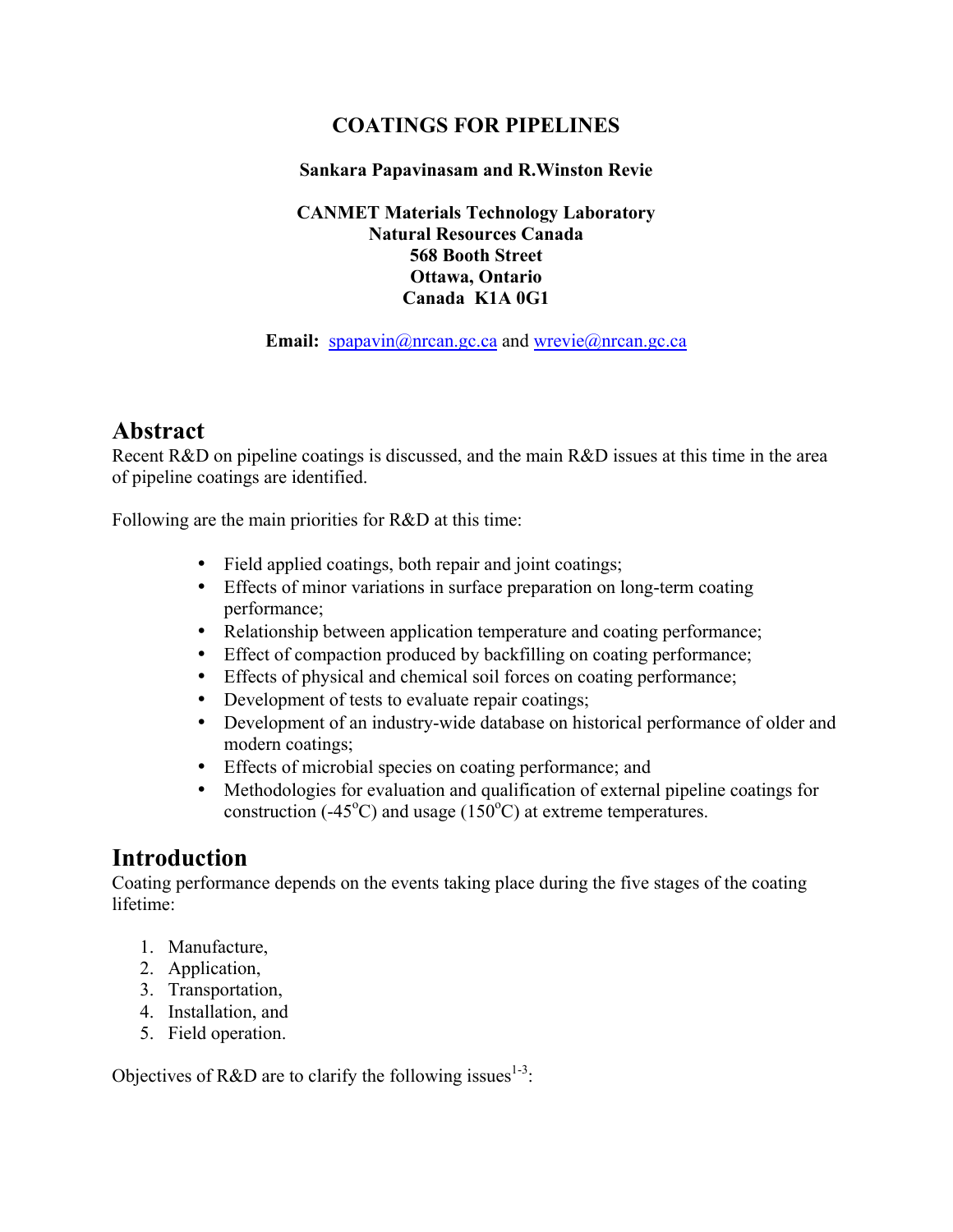- What are the chemical and electrochemical conditions and their changes under realistic pipeline environments?
- What are the conditions that are independent of coating type?
- What are the conditions that depend on coating type?
- What are the failure modes of coatings on an operating pipeline?
- How are the failure modes identified?
- How accurate are the field monitoring techniques?
- Do the standard tests simulate the chemical and electrochemical conditions of the field environments?
- Do the standard laboratory tests simulate the failure modes in the field?
- Are the acceleration effects (e.g., aging, extreme CP potential, and elevated temperature) in the laboratory tests relevant to field conditions?
- What information from the laboratory data could be transferred to field performance?
- What are the assumptions to be made to transfer the data?
- How is the validity of the prediction of field performance monitored and verified in the field?

The state-of-the-art on our understanding of performance of pipeline coatings is discussed in this white paper, along with R&D to be performed to address the issues.

# **Manufacture of Chemical Components**

Figure 1 lists the coatings used in different time periods in the twentieth century<sup>4-64</sup>. A comprehensive laboratory analysis of factors leading to coating failure<sup>63</sup> and loss of adhesion<sup>64</sup> has been performed. Some of the earliest coatings applied are still in service and are still available for application on new pipelines. Over a decade ago, the concept of polyurea spray elastomer technology was introduced. This new application was based on the reaction of an isocyanate component with an amine blend. Advances in both the chemistry and application equipment for coatings have enabled continuous evolution of coatings.

#### **Coating Chemistry**

The relationship between coating chemistry and corrosion protection is not clear. Objective investigations have been undertaken in the past to advance the knowledge of cathodic protection systems and the disbonding of coatings on buried pipelines by focusing on the electrochemical reactions and chemical changes that occur in the environment at the steel surface and to characterize, using Auger electron spectroscopy (AES) and X-ray photoelectron spectroscopy (XPS), the surface chemistry of steel samples taken from areas where the coating was disbanded. Simple test procedures have been developed to assess<sup>65</sup>:

- 1. The degree of reaction (cure) of the applied FBE coating,
- 2. The adhesive bond strength of the coating to the steel pipe substrate, and
- 3. The void content of the coating created by bubble entrapment or gas formation during application.

All investigations were carried out using FBE coating as the model system $66-72$ .

Filling the gaps in knowledge requires that the manufacturers be willing to disclose not only the coating formulations but also the ratios in which the different components are present in the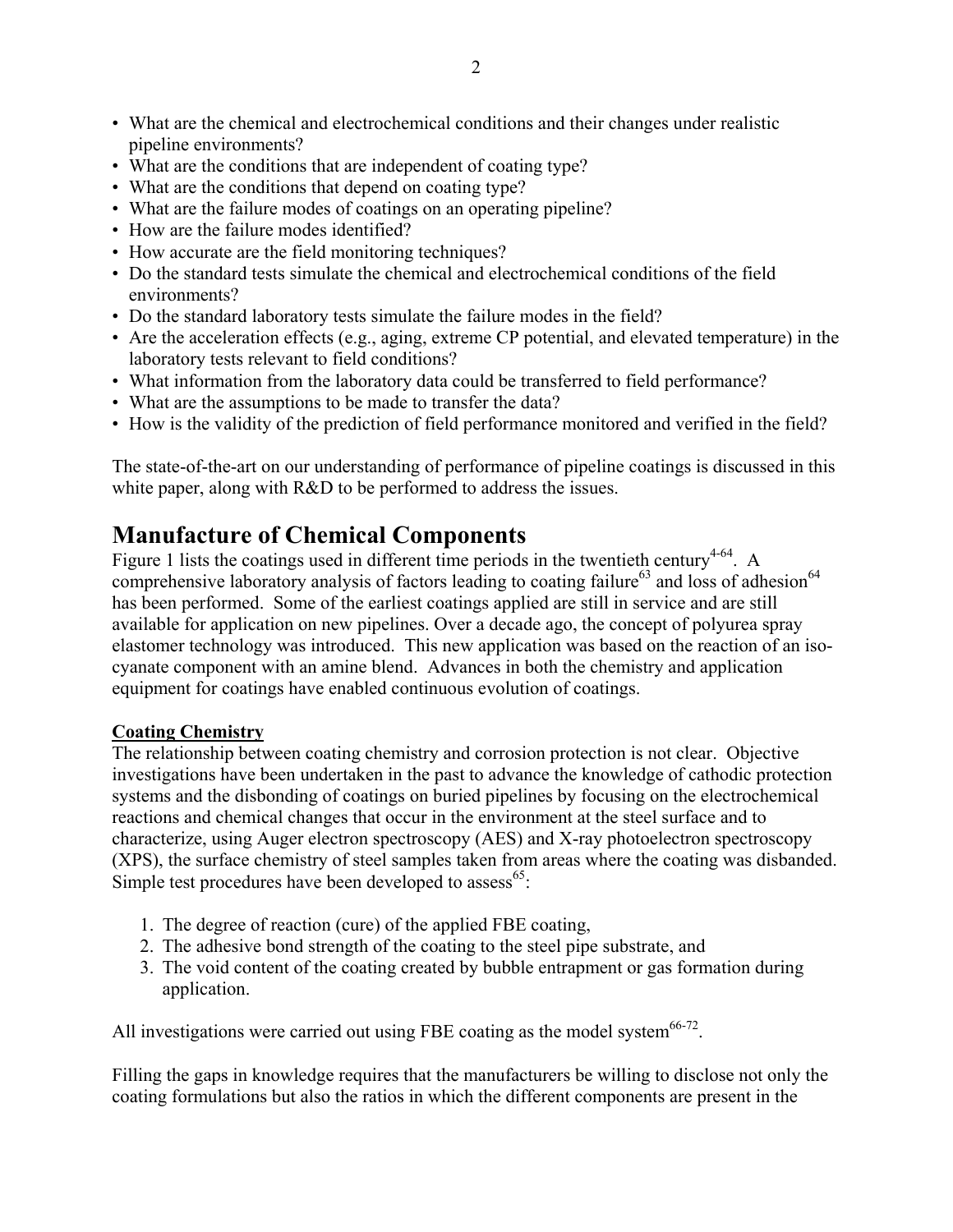formulations. Within the composition range of generic coatings, the formulations change widely without any significant change in the corrosion protection properties. Although a relationship between coating chemistry and corrosion protection is important, any attempt to fill this gap will involve significant R&D.

• The relationship between coating chemistry and corrosion protection is not clear.

## **Laboratory Evaluation**

Evaluation of existing coatings is the first important step in the development of future coatings. Several methods have been used over the years to evaluate the tests. Table 1 presents a list of standard tests that can be used to evaluate coatings. It is not entirely clear which laboratory tests should be used to evaluate a particular property of a given coating and which laboratory tests are suitable for specific coatings.

• Consolidation of laboratory methods to develop generic tests, leading to specific test methods for specific coatings, should be considered.

### **Long-Term Prediction**

Current and potential distributions inside the crevice of a simulated disbonded coating with a holiday during cathodic protection (CP) of steel were measured experimentally<sup>73</sup>. Based on the comparison of experiments and numerical simulation of a cathodically protected buried pipe with coating failures, a model was developed. The agreement between the results demonstrates that numerical simulations are acceptable for cathodic protection systems in high-resistivity media<sup>74</sup>.

The two and three-dimensional boundary element mathematical models have been developed to model the performance of CP designs. The model offers a convenient tool to quantify the performance of a CP system and allows the user to determine the influence of relevant parameters (e.g., soil resistivity, coating damage, and anode type and spacing). The model can also be used as an educational tool to identify the factors that control CP performance under different operating conditions<sup>75</sup>.

A boundary element mathematical model was used to assess the influence of cathodic protection (CP) design parameters on performance of a parallel-ribbon sacrificial anode CP system for coated pipelines. The model accounted for current and potential distributions associated with discrete holidays on coated pipelines that expose bare steel to the environment. Case studies, based on the CP system used to provide protection to the Trans-Alaska pipeline, were selected to show conditions under which a given CP system will and will not protect a pipe<sup>76</sup>.

The General Electromigration Model (GEM) has been used with modifications for electrochemical kinetics<sup>77</sup>. The cathodic hydrogen evolution rate and anodic iron dissolution rates were both found to affect the pH inside the crevice. The model also predicted that formation of iron carbonate, observed extensively in some pipeline failures, occurs under a specific combination of iron dissolution rate and hydrogen evolution rate. GEM provides a unique modeling tool because it is flexible enough to test the effects of a variety of environmental conditions as input parameters and because its predictions of solid mineral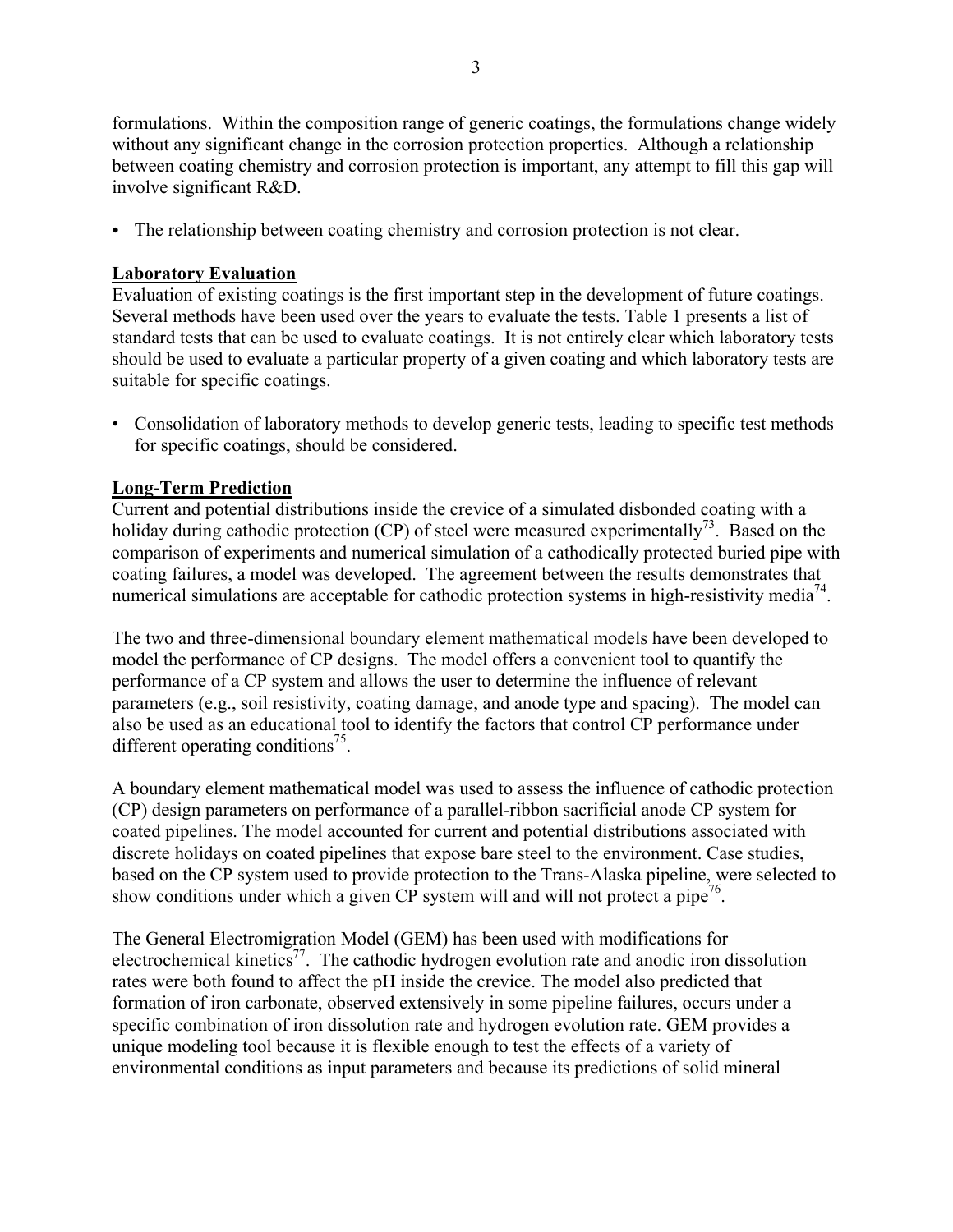formation in crevices can be tested against field experience. The changes in crevice pH and potential were measured experimentally using microelectrodes.

The occurrence of corrosion and stress corrosion cracking (SCC) under a disbonded coating on a pipeline is determined by a variety of factors including groundwater composition, soil conditions, presence of alternating wet/dry conditions, coating type, cathodic protection, and operating conditions. The Transient Electrochemical Coupled TRANsport (TECTRAN) code predicts the time evolution of the environment under a disbonded coating<sup>78</sup>.

However in all the modeling work, the plurality of coatings has not been addressed. In one study, it was determined that for the coating thicknesses examined and over the time period observed, coal tar enamel and polyethylene tape acted as inert barriers, and no permeation or ionic migration through these coatings was observed. The FBE exhibited slight ionic migration and was found to be cation selective<sup>79</sup>.

Electrochemical Impedance Spectroscopy (EIS) is a good tool to investigate the deterioration of coating on a metal. For gas pipelines, the equivalent circuit parameters in the presence of disbonded coatings have been well established $80$ . Model parameters are coating thickness and the area under disbonded coating. A coated pipeline can be modeled as a sequence of simple equivalent circuits, which can be handled using standard theory to yield the observed impedance in terms of the values of the circuit elements in the line. The proposed models have been tested to verify their applicability for predicting sites of corrosion in buried pipelines. The effect of a few geometrical and physical parameters has been investigated, and results have been compared with the output of laboratory and field measurements. In some cases, the adjustment of literature parameters has been enough to obtain good agreement of field and laboratory data; modification of the equivalent circuit has, however, been found to be necessary. Future work in this field is promising.

Electrochemical impedance spectroscopy provides two very important pieces of information: the change in capacitance of the organic film that relates to water uptake and the deviation from purely capacitive behavior of the film.

Development of virtual pores in the coating or disbonding of an electrolyte-saturated film at the onset of corrosion causes deviation from capacitive behavior. For either case, conducting paths develop parallel to the coating. Qualification of these conduction paths predicts coating life in corrosive environments as shown by the few available studies that have actually compared impedance data to long-term exposure. Research to evaluate the nature of the shorting process would provide valuable insight into the degradation of the protective properties of organic coatings. Despite some transmission-line models, little understanding exists on the relationship of the low-frequency data to the protective properties of organic coatings.

Low cost computing power is having its impact on all areas. In recent years, the use of microprocessors in the design of instrumentation has brought computing power into the hands of people working in quality control. These analytical techniques are now being applied to coatings, particularly for coating thickness assessment when continuous processing is applicable.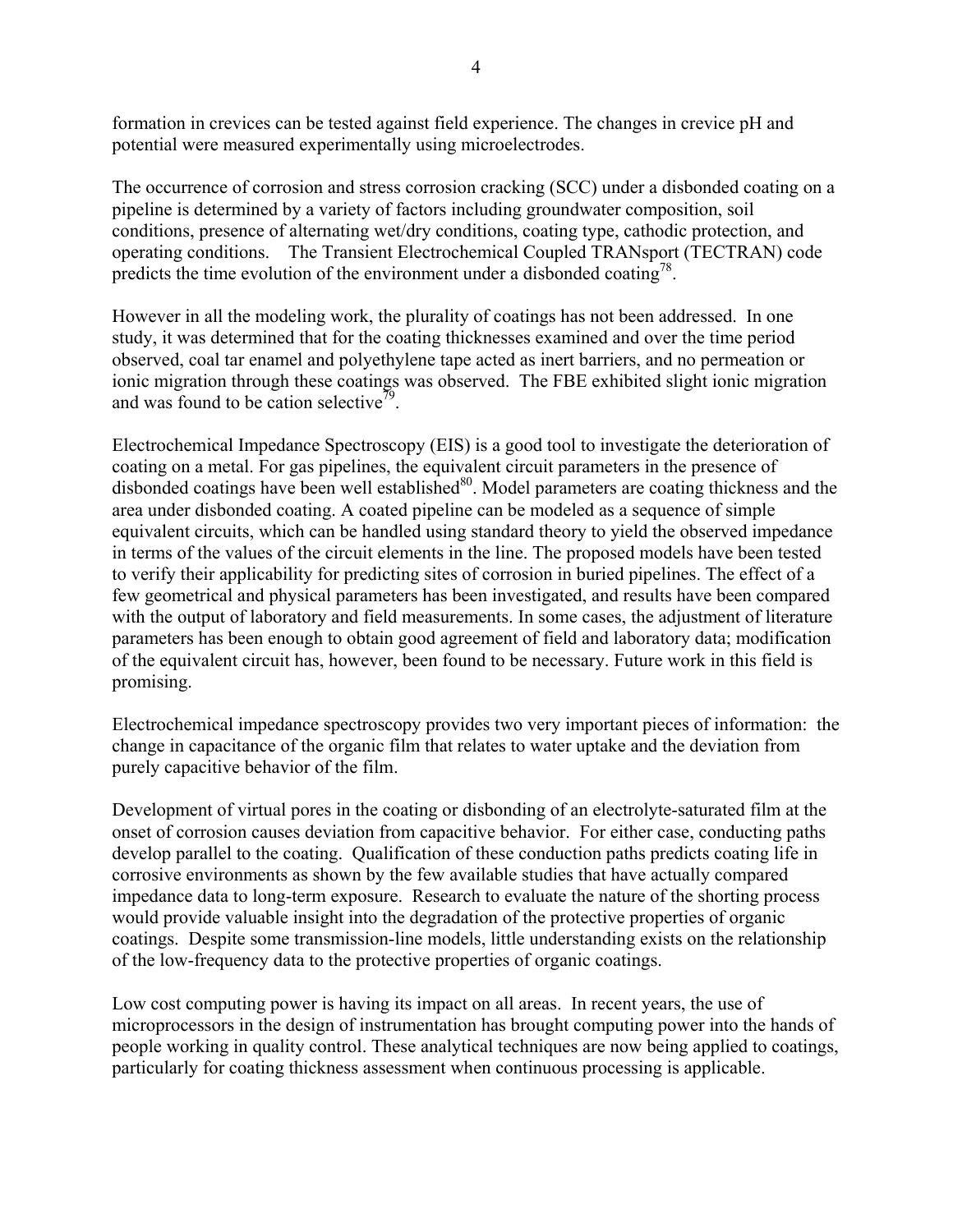• A comprehensive model to predict long-term performance of coatings should be developed based on carefully controlled laboratory experiments as well as from field experience with older coatings, such as coal tar and asphalt, and modern coatings, such as FBE and urethane, using the power of modern computers and intelligent systems, e.g., artificial neural networks.

### **Temperature Effect**

In some applications, one of the critical properties of external organic coatings is resistance to high temperature. It has been found that most organic coatings have problems at temperatures higher than 80°C. There is a need for high-temperature performance in oil and gas pipelines, especially near compressor stations for natural gas transmission and in the transport of higher viscosity crude oils. The operating temperatures of pipelines extend to 150°C. Applicators, coating manufacturers, and owners are working to overcome the challenges associated with high temperatures. Currently no industry standards exist to test high temperature coatings. Manufacturers are developing high temperature coatings based on in-house testing. It is recognized that conventional test methods, such as cathodic disbondment, may not be appropriate. The primary challenge is to obtain adequate flexibility with high temperature performance. For this reason, design criteria for high temperature test methods and for life prediction need to be established.

The criteria for testing coatings for higher temperature applications are not the same as those for lower temperature application. For example, coatings with good cathodic performance, adhesion, barrier properties, impact resistance, and flexibility will protect the pipeline over the lifetime. At elevated temperatures, cathodic disbondment performance may not be relevant if the coated pipe is insulated. But good adhesion, barrier poperties, flexibility, and resistance to movement at higher temperatures are necessary.

The question, is not "How do we design the perfect high temperature coating?" Rather it is "How do we know that we have designed it?"

• Based on a systematic study, the temperature limits of existing tests should be explored, and tests to evaluate products for elevated temperature applications should be developed.

# **Application**

In general, conditions are better for application of coatings in the mill than in the field. Most modern coatings are applied in the mill.

• Whereas many of the issues of mainline coatings are well understood and standards for mainline coatings have been developed, there is now a need to focus on field applied coatings, both repair and joint coatings.

### **Surface Preparation**

Resistance of a coating to disbondment is a property affecting all forms of corrosion; an intact coating that prevents contact of electrolyte with the steel surface will mitigate all forms of corrosion. Studies show that inadequate grit blasting can increase corrosion and stress corrosion cracking susceptibility by creating stress raisers at embedded mill scale. Grit blasting produces anchor patterns suitable for adherence of coatings.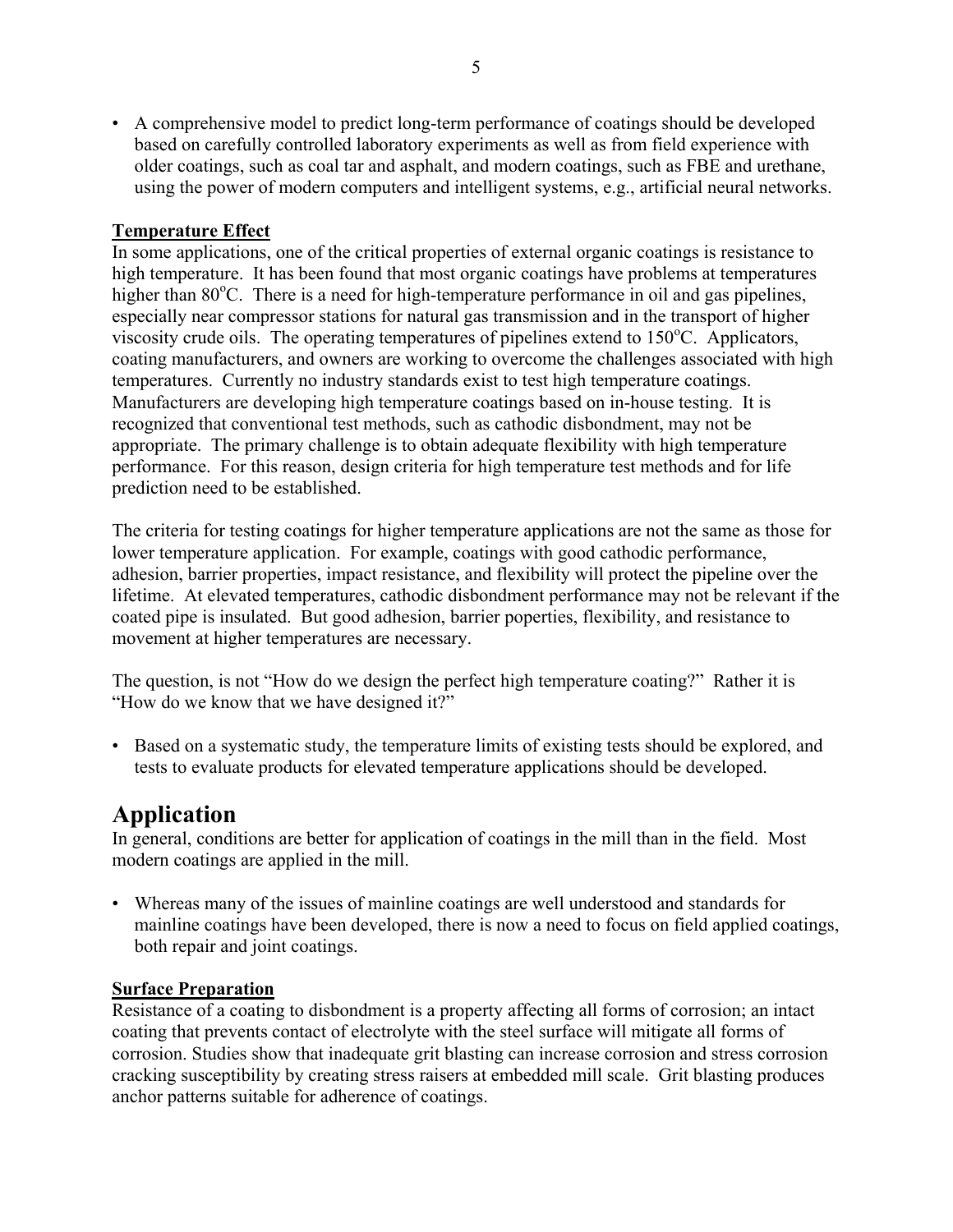A study of atmospheric exposure of cold applied coal tar enamel coatings revealed that systems applied to wire-brushed surfaces, primed or unprimed, failed within one year. On the other hand, the same systems on sandblasted surfaces, with and without primers, were in satisfactory condition after five years' exposure in the same environment $81$ .

Studies have concluded that visual evaluation (degree of blistering, rusting and creep of blistering and corrosion from a scratch) is not sufficient to predict the effect of surface condition on coating properties $^{82}$ .

An investigation on the effect of surface contamination included a study of the presence of varnish or previous coating on the pipe, phosphoric acid treatment, water, and grit or shot quality. The presence of contaminants on the pipe surface was identified using EDAX (X-ray energy dispersion analysis), optical and electron microscopy analysis, grit and water conductivity, and acid wash location. The results indicate that all varnished pipes presented high cathodic disbonding (above 17 mm). This high cathodic disbonding was attributed to varnish particles located on the anchor pattern of the pipe surface. It was also found that the phosphoric acid application after blasting gives better adhesion and less cathodic disbonding. This has been attributed to the surface active pattern provided by the acid that gives better interaction between the pipe surface and  $FBE^{83}$ .

Based on R&D to evaluate the performance of FBE coatings on contaminated and uncontaminated surfaces with and without phosphoric acid treatment, the following conclusions were drawn<sup>84</sup>: Acid wash treatment greatly improves the performance in CD tests if the surface was initially contaminated. Chloride contamination is the most difficult type of contamination to remedy due to pitting corrosion.

Based on adhesion ratings after hot-water immersion, the maximum tolerance levels of FBE coatings<sup>85</sup> applied over contaminated steel surfaces were at the threshold limit values: chloride (5  $\mu$ g/cm<sup>2</sup>), sulphate (7  $\mu$ g/cm<sup>2</sup>), nitrate (9  $\mu$ g/cm<sup>2</sup>), and ferrous ion (24  $\mu$ g/cm<sup>2</sup>). Accelerated performance testing of FBE coatings on ion-contaminated steel substrates revealed that the following coating parameters are functions of contaminant ion concentration: (1) tensile bond strength after hot-water immersion, (2) blister size and density after hot-water immersion, and (3) degree of disbondment after accelerated cathodic disbonding. One study of FBE coating performance was conducted using coupons removed from contaminated production pipe. The steel coupons with contaminations higher than a threshold level failed in the hot-water immersion test, whereas those with lower levels of contamination passed the test.

The use of water jetting and water cleaning has increased recently with advances in equipment technology, the continued concerns with dusting caused by abrasive blast cleaning, and a heightened awareness of the need for chemically clean substrates. NACE 5/SSPC-SP 12 was introduced in 1996 (as an update to NACE Standard RP0172) to describe levels of cleaning using water for substrates to be painted. The NACE and SSPC abrasive blast cleaning standards are well known in the coatings industry, and field inspectors are very familiar with their use and interpretation. Additionally, the blast cleaning standards clearly describe one end condition of the substrate to be painted. In contrast, NACE 5/SSPC-SP 12 describes four end conditions of the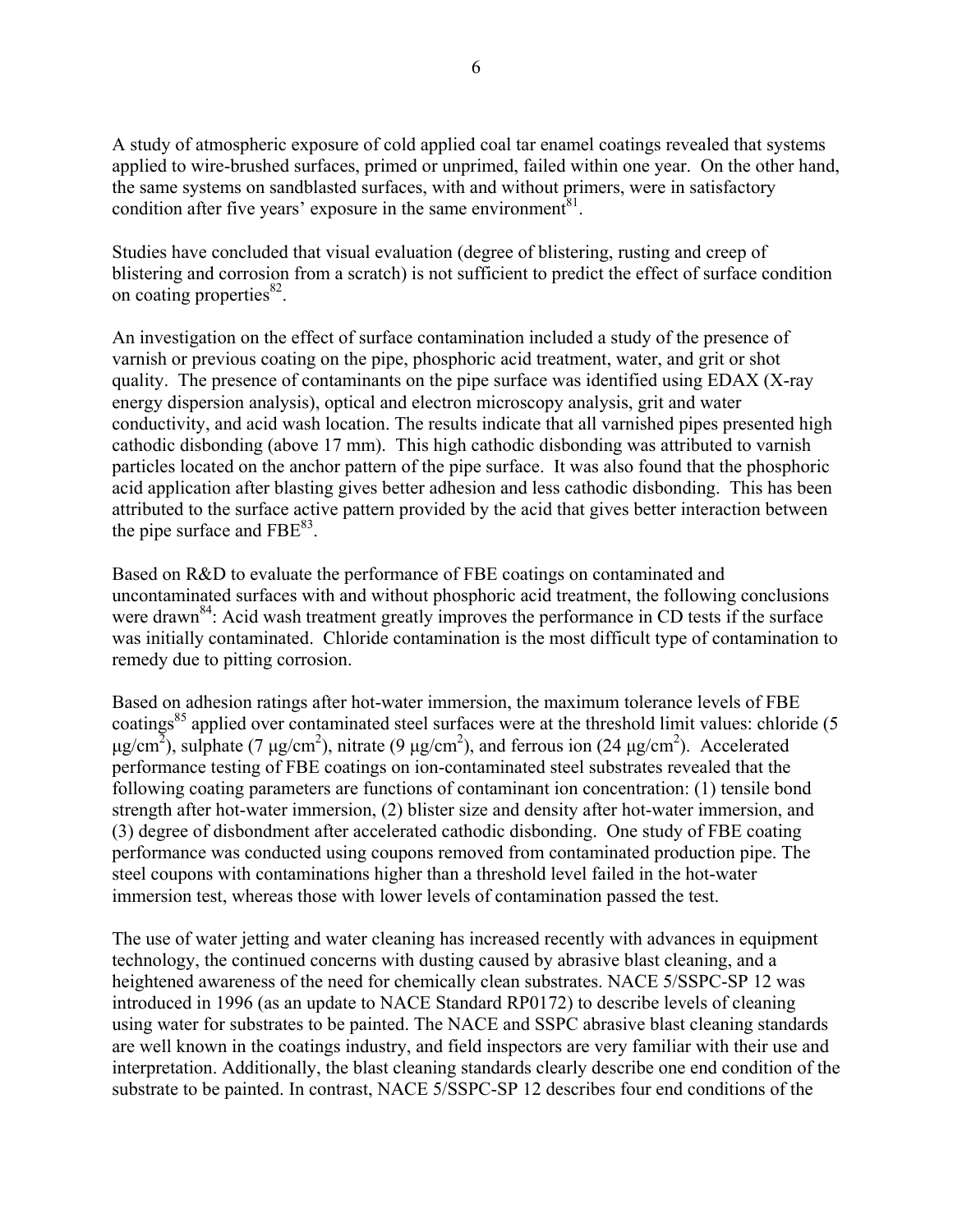substrate for visible cleanliness and three conditions for non-visible cleanliness. As a result, the specifier must make specific choices when invoking NACE 5/SSPC-SP 12.

A review paper on the surface preparation standards in various countries was published recently with the intention of determining whether there is a prevailing or common standard in use. Discussions with users in Europe, United Kingdom, Middle East, Japan, Australia and Venezuela have revealed a trend away from national standards towards International Standards<sup>86</sup>.

Grit blasting increased the disbonding resistance of coal-tar enamel and FBE coatings, but did not increase the cathodic disbonding resistance of polyethylene tape. Grit blasting also beneficially alters the corrosion potential of the pipe $87$ .

Whereas the effects of different surface preparation techniques are well established, the tolerance in the variation within the surface preparation specification is not clear. This aspect is especially important because there are limitations on the control of surface preparation that is possible in the field.

• The effects of minor variations in surface preparation on long-term coatings performance need to be established.

#### **Temperature Effects**

The intercoat adhesion of coatings cured using cross-linkers depends on both temperature and humidity. The addition of thinner aggravates intercoat adhesion failure. The conversion of the amine to amine carbamate salts at or near the surface, resulting in incomplete curing at the interface, is responsible for intercoat adhesion failure.

The rate of reaction between the amine and the epoxy prepolymer, and the humidity level, are key factors in the intercoat adhesion of epoxy coatings. At appropriate temperatures of application, the rate of reaction between the amine and the epoxy prepolymer is rapid, causing the formation of coatings with good intercoat adhesion. However, at lower temperatures, the rate of the cross-linking reaction is decreased, allowing moisture to permeate the coating and solubilize the amine. In its solubilized form, the amine reacts with carbon dioxide to form stable carbamate salts incapable of reacting with the epoxy prepolymer. In addition, the degree of cross-linking also depends on the RH level to determine the degree of solubilization of the amine that can be converted to the carbamate salt. The appropriate level of applying the coating is generally determined by the glass transition temperature<sup>88</sup>.

• The relationship between application temperature and coating performance needs to be established.

# **Installation of Pipeline**

During installation, minor coating damage is bound to occur for various reasons. It is very important to ensure that the pipe coating is adequately tested and that all defects are repaired.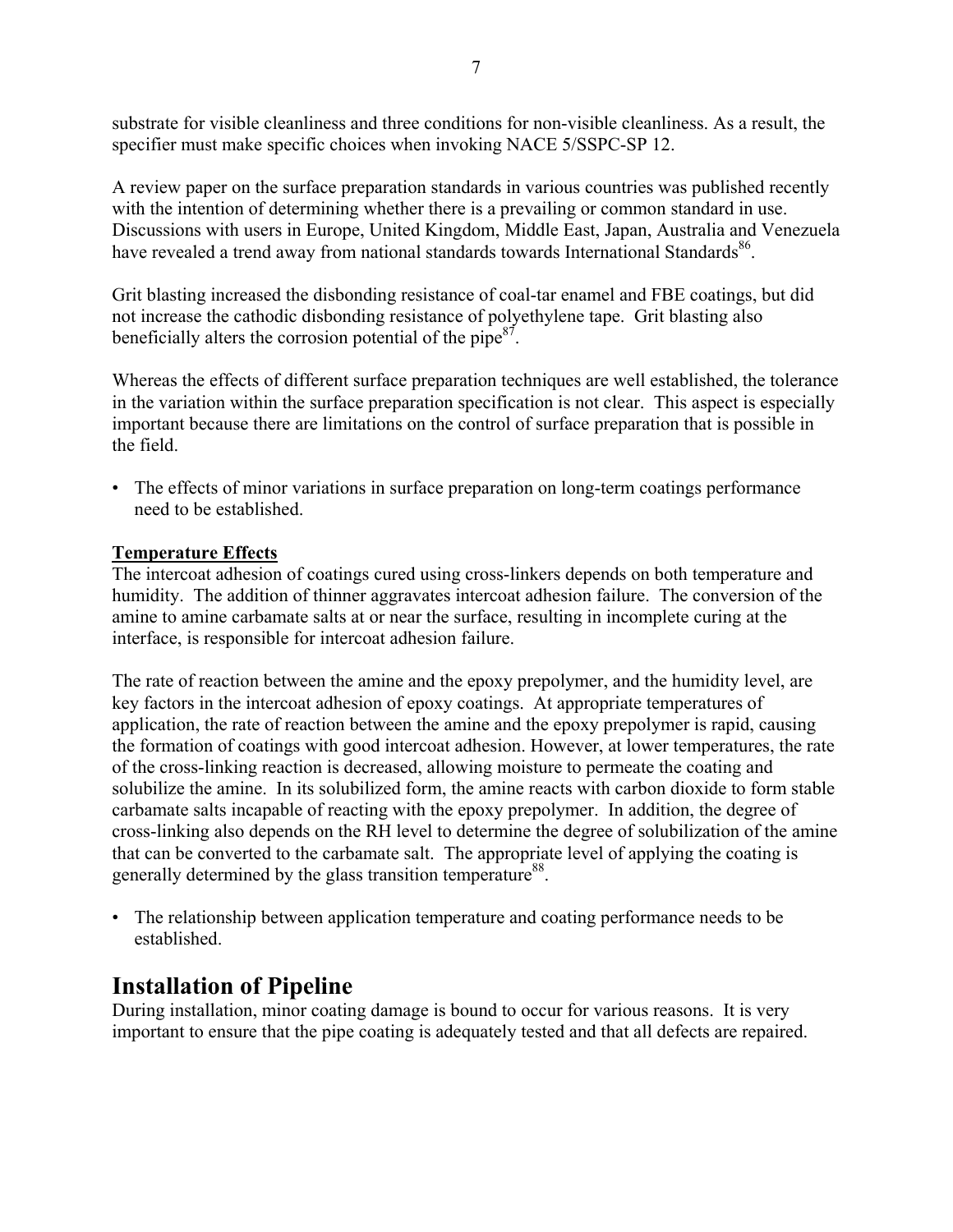### **Stockpiled Coating**

The breakdown of powder polyester coatings when exposed to UV radiation (270-390 nm, peak  $\sim$ 313 nm) has been explored by monitoring changes in their ion transport properties using impedance spectroscopy. EIS demonstrated that one manifestation of weathering was the development of an increased level of porosity in the films that could be measured quantitatively. The results from impedance spectroscopy were supported by SEM and gloss loss measurements<sup>89</sup>

The effect of UV on stockpiled coatings is well known. The extent to which stockpiling affects coating performance is not known.

• Influence of stockpiling on coating performance should be established.

#### **Joint Coating**

Historically, the major problems associated with field applied coatings were directly related to the sensitivity of prevailing environmental conditions, such as substrate cleanliness and preparation, and application technique. In addition to good "in service" performance, systems should be easy to apply and tolerant to environmental conditions. While pipeline coating plants have been developed to apply advanced coatings to strict specifications, specifications for coatings applied to field joints have not received the same emphasis.

The increase in use of high quality and expensive pipeline coatings has heightened the need for field joint coating systems to match the quality of factory coatings. A comparison should be made between the different field joint coating systems in terms of technical characteristics, cost, and ease of application in the field. Because of the lack of international standards, prequalification trials and production testing in the field are important.

• A systematic study on the effects of field conditions and variations of procedure during the application of joint coatings, including the field performance of the coating, is recommended. This study should include the cohesive and adhesive strength of joint coatings.

#### **Backfilling**

There are several factors relating to backfilling that influence coatings. These are soil type, drainage, topography, temperature, and electrical conductivity. The Canadian Energy Pipeline Association (CEPA) has classified the soils in Canada into seven (7) types (Table 2). Even though backfilling is very important, no systematic experimental data are currently available on the effect of backfilling on coating performance.

Fine backfill around the pipe is used to protect the pipe from heavy and sharp rocks or other objects. In addition, the system can include a layer of geotextile fabric just above the fine backfill as additional protection against damaging rocks<sup>90</sup>.

In very rocky areas, pipeline-construction operations sometimes dictate that an external impactresistant or barrier material be applied over the pipe to protect the coating from damage during backfilling. The use of a specific backfill, such as compacted sand, is often specified. As an alternate, a barrier coating of concrete or urethane foam can be applied over the coating.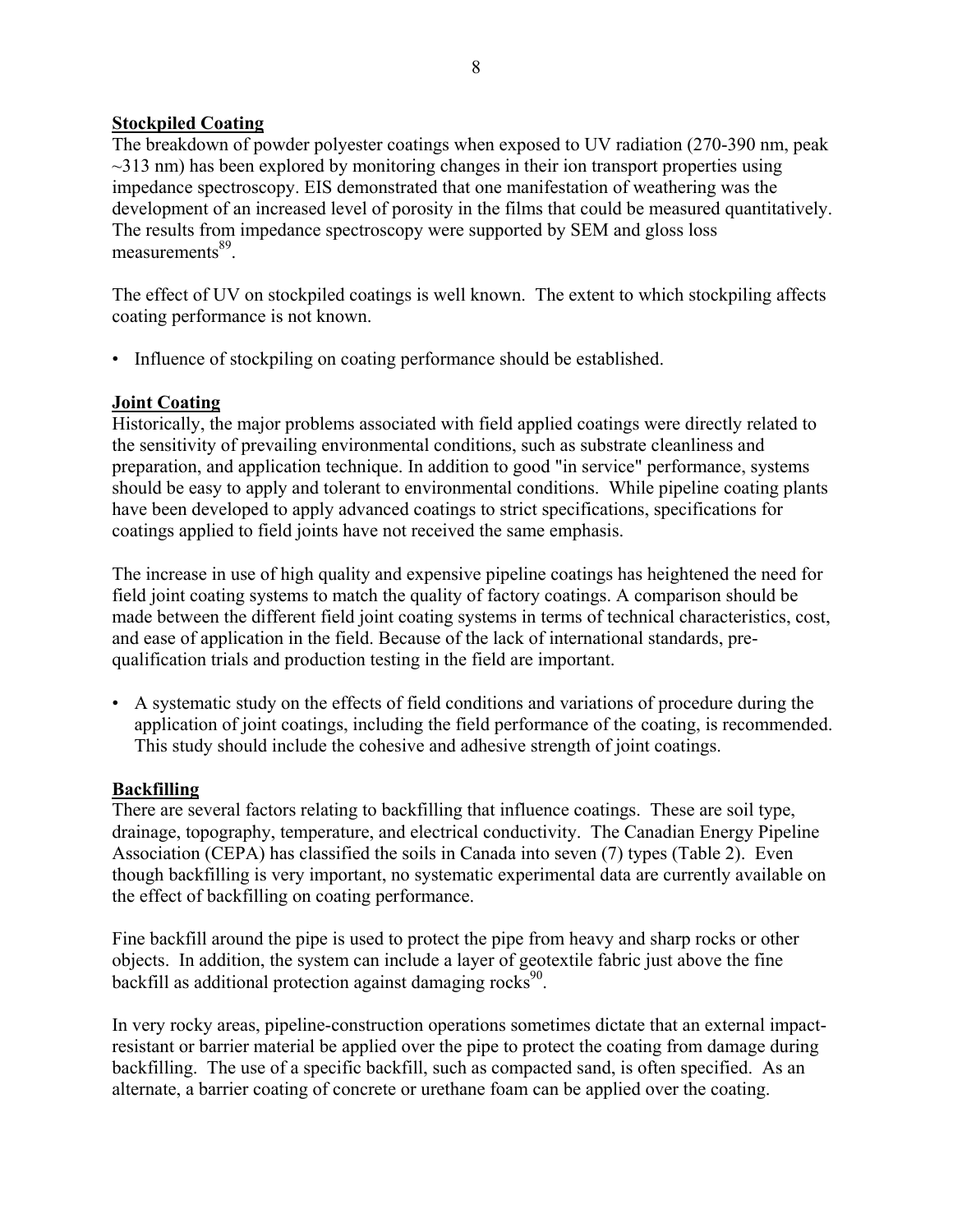Although high resistance and resistivity are normally associated with a propensity for shielding of cathodic protection current, the resistivity of a barrier material and the corrosion rates and polarization characteristics of the underlying steel are important when considering the potential for shielding and the protection capability of the barrier material $^{91}$ .

• Realistic backfill impact testing that includes a method to evaluate the compaction produced by backfilling should be carried out to determine the effect of backfilling on coating performance.

## **Soil Forces**

Shear properties of pipeline coatings with elastomeric adhesives are frequently measured in the laboratory. These measurements are expected to correlate with the ability of the coating to withstand the forces of soil burial and movement. The parameters of the laboratory methods are based on calculations of soil forces on pipeline coatings from an analytical model and from finite element analysis $^{92}$ .

An apparatus was designed and built to carry out peel and sheer tests at different temperatures. The peel test procedure allows for the measurement of shear strength, which is directly comparable to shear stress sustained by coatings on buried pipelines. The results have shown significant differences between the adhesion properties of individual products. The shear and peel strengths of the coatings are strongly affected, as shown by an exponential drop with increasing temperature. The results conform to an Arrhenius relationship between temperature and the peel and shear strengths $^{93}$ .

In one project, existing test methods were examined to determine their applicability to horizontal directional drilling (HDD) and slip boring loads. Two generally applicable methods were identified, Technical Inspection Services' (TISI) Gouge Test and Taber Abraser Test (ASTM D 4060). Both these methods are related to the soil conditions, for which the rotary abrasion tester has been designed. The results can be used to predict coating wear during HDD installation through rock $94$ .

• Focused effort to understand soil forces (both physical and chemical) on coating performance will provide useful information for developing strategies to protect coatings.

### **Construction of Frontier Pipelines in Extreme Temperatures**

In the near future, the construction of northern pipelines for transmission of natural gas will begin in North America. Construction in the harsh northern climate (temperature as low as  $-45^{\circ}$ C) and remote location will impose unique challenges with respect to pipeline protective coatings. Methodologies for evaluating and selecting pipeline coatings for use in northern pipelines will have to be developed, considering the extreme climatic conditions to which the coated pipe may be subjected before it is installed and before operation begins. It is critical that the design of coatings be adequate to protect the pipelines under long-term, severe environmental conditions, including the extreme climatic conditions that will apply in the North before the pipe is installed and operation begins.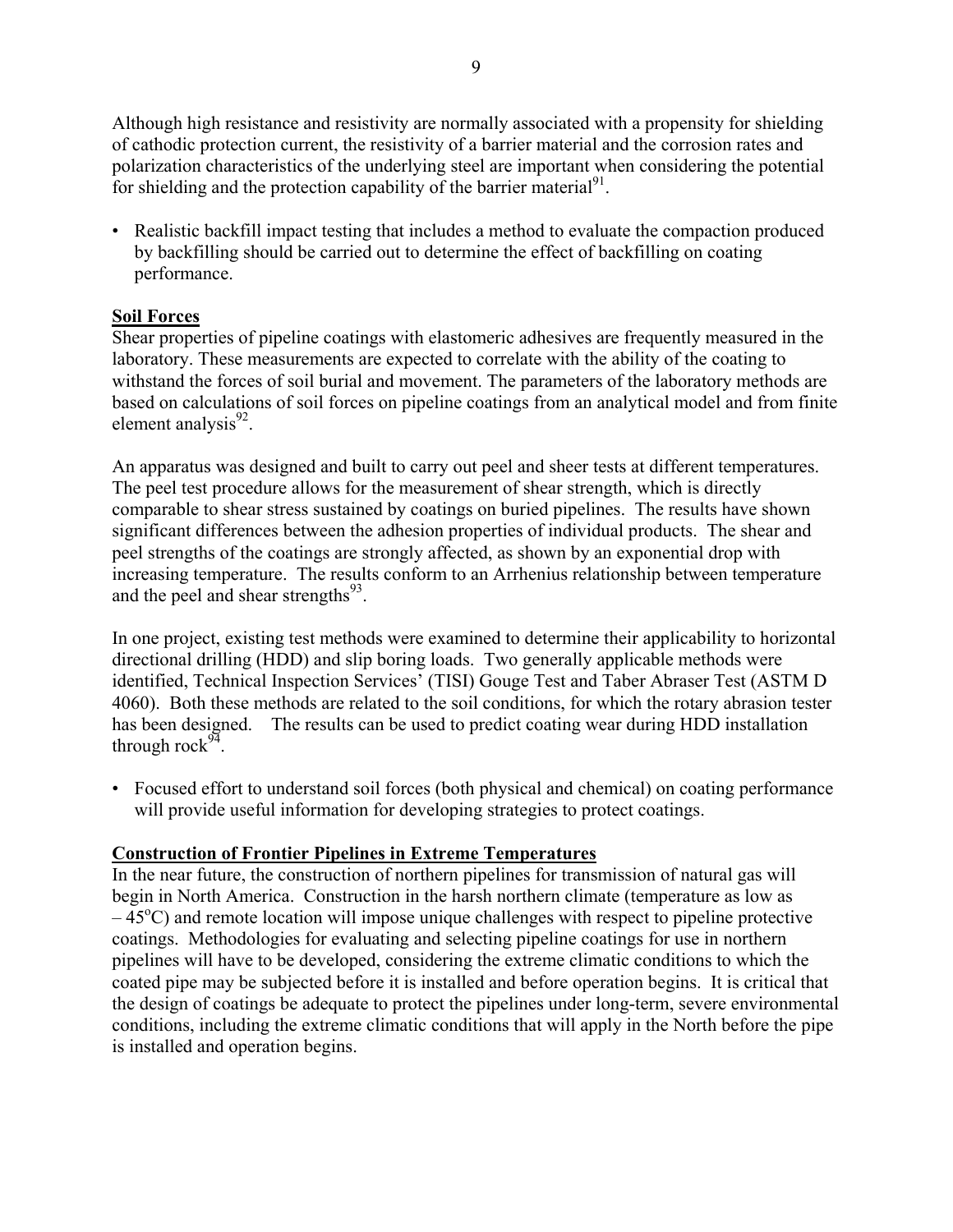• Recommended practices for evaluating coatings for northern pipelines need to be developed and incorporated in standards

# **Field Testing of Coatings**

### **Repair Coatings**

A number of factors that are important in the performance of mainline coatings are also important for repair coatings, including: cathodic disbondment, adhesion, resistance to moisture penetration, impact resistance, penetration resistance, performance at service temperature, abrasion resistance, soil stress, burn-back resistance, chemical resistance, and general handling behavior. In addition, because the repair coatings are applied in the field, the factors discussed in joint coatings are also important. In spite of the importance of repair coatings, no special tests or procedures have been developed to evaluate them<sup>95</sup>.

Correct material selection can provide substantially improved coating performance and economy. No specific method for repair coating selection exists. The development of fieldproven, reliable criteria for selecting and evaluating repair coatings is essential in order to make the best use of available materials and processes. The development of accelerated tests that closely resemble actual field application and service conditions would be useful in the realistic evaluation of repair coatings.

• Tests to evaluate repair coatings, including evaluation of cohesion within the repair coating and adhesion to the mainline coating and to steel pipe, should be developed.

# **Field Performance**

### **Monitoring**

Several techniques are available to detect defects in coatings on buried pipelines. A critical review and evaluation of the Pearson survey, close interval survey, coating conductance parameter, electromagnetic current attenuation, and dc voltage gradient methods have been provided, with the advantages and disadvantages of each method identified<sup>96</sup>. An instrumented pipeline pig designed to locate disbonded external coating on operating gas pipelines has been evaluated<sup>95</sup>. The results from each method are assessed in terms of defining the need for coating refurbishment and in providing the parameters needed to establish the most cost-effective route to control pipeline corrosion.

The Elastic Wave vehicle has the potential to detect disbonding as well as areas where the coating has been removed $^{98,99}$ .

The development of instrumentation for field testing and inspecting coatings has been accelerated by the use over the last ten years of microprocessor electronics. Such designs are now entering the fourth generation and have included many user features which make the assessment of coatings easier and more accurate than was previously possible. These features include storage of data, statistical analysis, hard copy printout and high accuracy in hand-held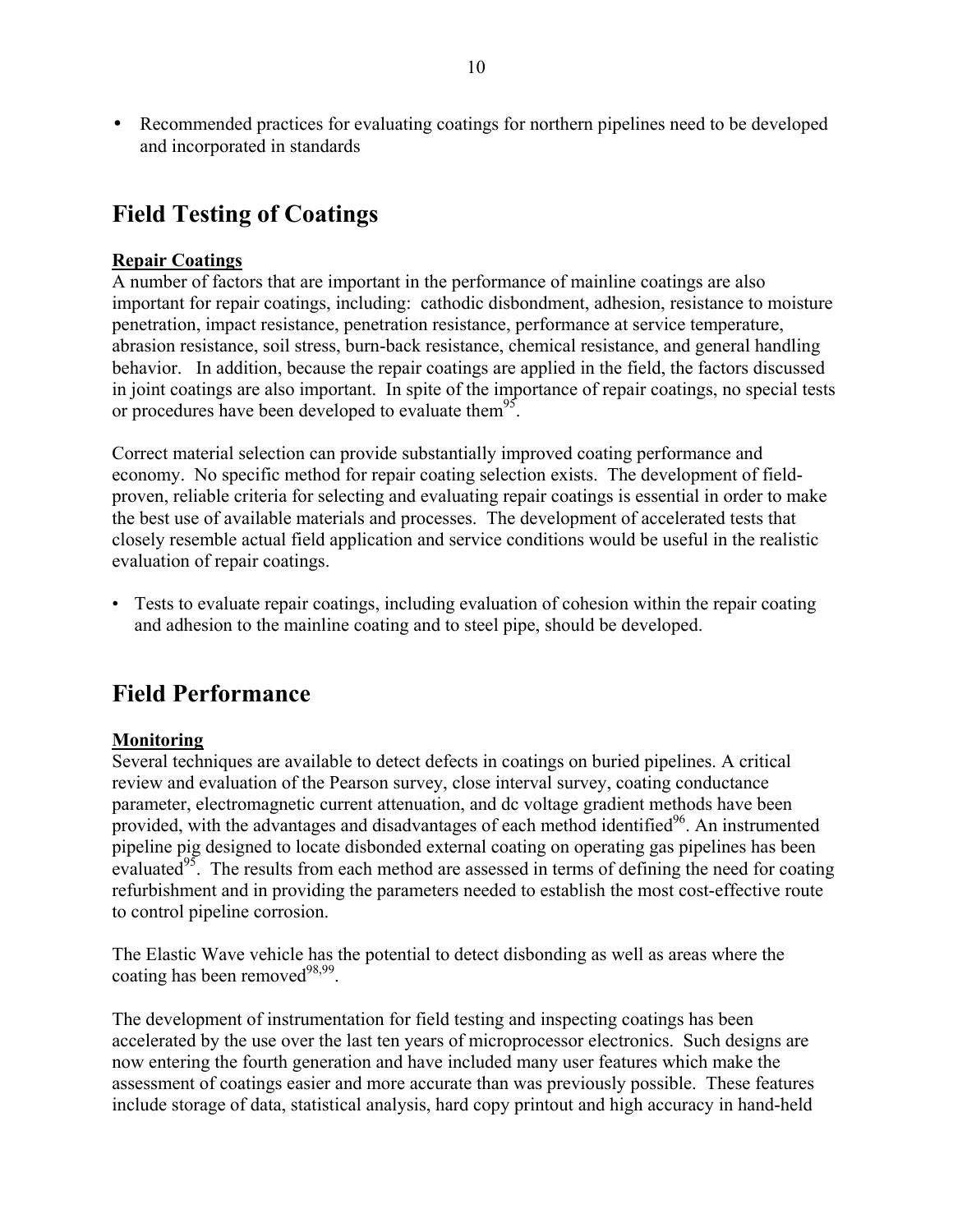fully portable and rugged units, suitable for use in the most hazardous environments. The most recent improvements have been realised by providing the transducer or probe with electronic intelligence so that its characteristics can be closely matched for optimum accuracy and flexibility. A major benefit of this approach is that the measurement transducer can be of any type and the data output from the electronics can be made to fit a standard format display instrument. In this way, it is possible to make a general purpose kit with a diverse set of measurement modules for a range of tests, such as temperature, humidity, surface profile, and adhesion, as well as a full range of coating thickness modules, using electromagnetic induction and eddy currents for applications that range from thin coatings on small components up to very thick coatings on large structures.

It is becoming more common for gas transmission pipelines to share a common corridor with electric power-transmission lines. Electrical energy that is magnetically coupled from the power line often results in an ac voltage being developed between the pipeline steel and the earth that surrounds the pipeline $100$ .

EIS can be used to measure coating degradation, corrosion under coatings, and cathodic delamination. The EIS method deserves further investigation for measurement of the degradation of coatings during field exposure.

• Development of a remote, accurate monitoring technique to evaluate the status of the coating will greatly enhance pipeline integrity and decrease the number of pipeline incidents caused by corrosion.

#### **Feedback**

In spite of the close interaction between pipeline owners and coating suppliers at the time of installation of pipe, feedback on coating performance, whether positive or negative, is not, in general, readily available.

• Development of an industry-wide coating database to share the experience of older and modern coatings is an essential logical step to develop an integrity management program. Continuous updating and sharing of such a database will be very useful.

#### **Operational Conditions**

In general, pipeline operational conditions vary considerably. Among all the various conditions, temperature is quite important. In spite of the well-known temperature variations of pipelines and seasonal fluctuations, no systematic study on the effect of temperature on coatings has been carried out.

• The performance of coatings should be compared at constant and fluctuating temperatures.

### **Ground Effects**

Although coatings are routinely evaluated for resistance to a variety of ground factors (e.g., soil stresses), few coatings have been developed with consideration given to their resistance to microbiologically influenced corrosion (MIC). Increased numbers of bacteria at some corrosion sites have been observed. A model, for the development of a site where MIC occurs, indicates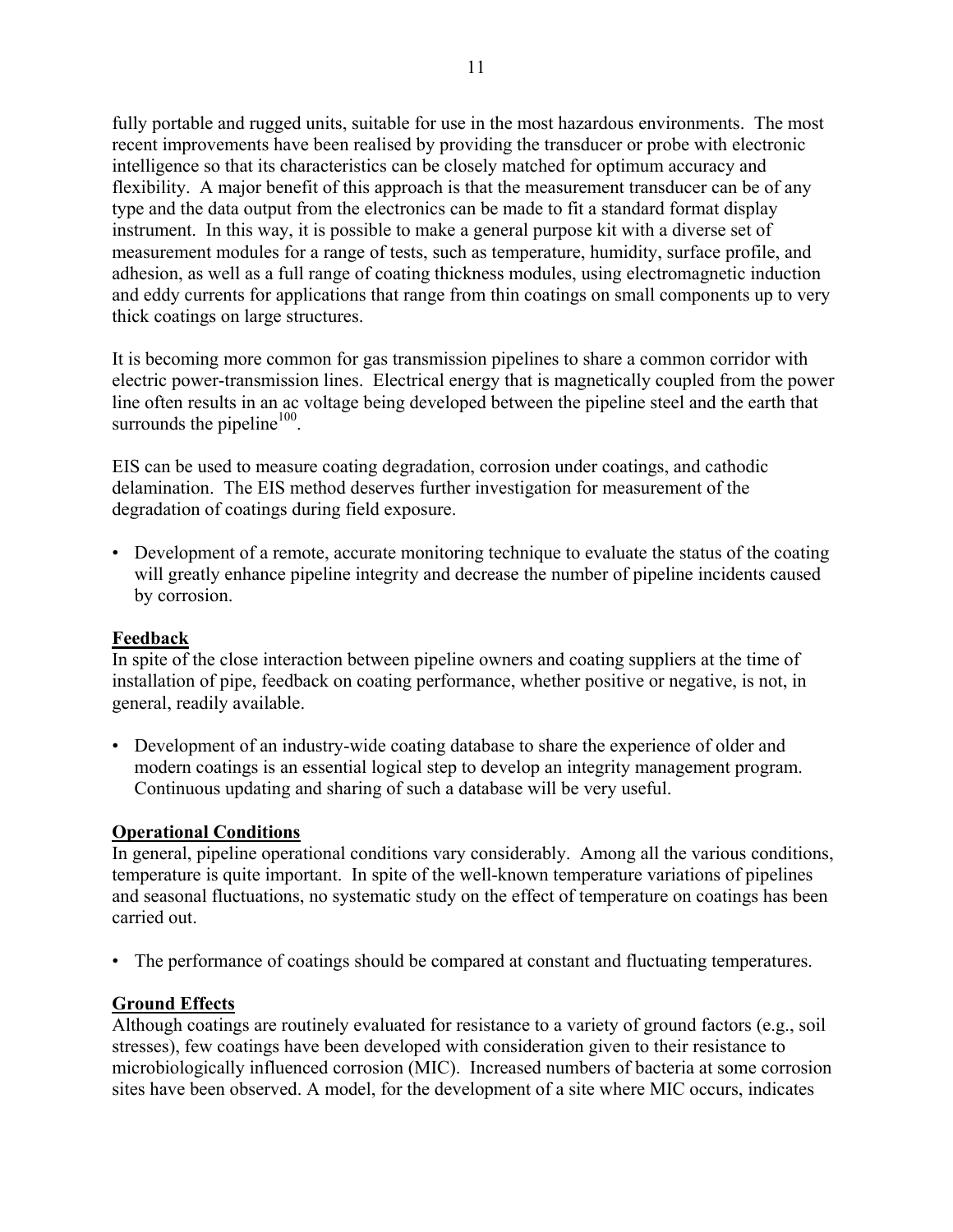that, in the first phase, soil stresses cause disbondment of the coating, leaving adhesive/primer exposed to the invading water on the pipe surface. Blisters, filled with water, form in the residual coating components on the pipe surface. As the MIC community forms and grows, pitting corrosion begins in those local areas, effectively "fixing" the anodes. In the final phase, periodic exposure to oxygen results in secondary transformation of the corrosion products (siderite and ferrous sulfides) to iron (III) oxides.

Early studies performed in the GRI MIC program demonstrated that a very high percentage of external MIC occurred in connection with disbonded coatings and followed the same general pattern as classic examples of MIC associated with disbonded coatings. The general consensus is that holidays will occur in most coatings by one or more mechanisms (mechanical, chemical, and biological) and that holidays and disbonded coatings offer sites for MIC to occur<sup>101</sup>. Studies have also shown that levels of bacteria are high on all types of coatings and in all holidays regardless of the level of CP and the pH in the holidays (which ranged from 4.5 to 11.9).

The effects of CP on MIC cannot be assessed simply by measuring the numbers of bacteria. Instead, chemical and site specific factors (e.g., corrosion potential of the steel in the soil) must be taken into account.

A "first-cut" MIC profile was developed to aid in determining which sites were most likely to be susceptible to external MIC. This profile included soil, chemical, biological, metallurgical and operational factors, such as level of CP.

Several reports in the literature have confirmed the utilization of certain pipeline coatings by microorganisms. Microorganisms have the potential to enhance coating disbondment rates as well as contribute to pipeline corrosion as a result of coating biodegradation. Tests used parameters such as coating weight loss and enumeration of microbial cells to assess the biodegradation of coatings. Uncertainties in causes of weight change occur because weight loss can result from solubilization of coating constituents and weight gain can be caused by water absorption. Enumeration is not a measure of activity since microorganisms can be active without increasing their numbers. Thus, enumeration cannot produce direct and quantitative results.

• An objective study to develop a method that monitors microbial population and coating biodegradation will clarify the effects of microbes on coatings.

# **Summary**

The following R&D issues have been identified as top priorities<sup>102</sup>:

- Whereas most of the issues surrounding mainline coatings are well understood and the standards for mainline coatings are recognized, the focus should now be on field applied coatings, both repair and joint coatings.
- The effects of minor variations in surface preparation on long-term coatings performance need to be established.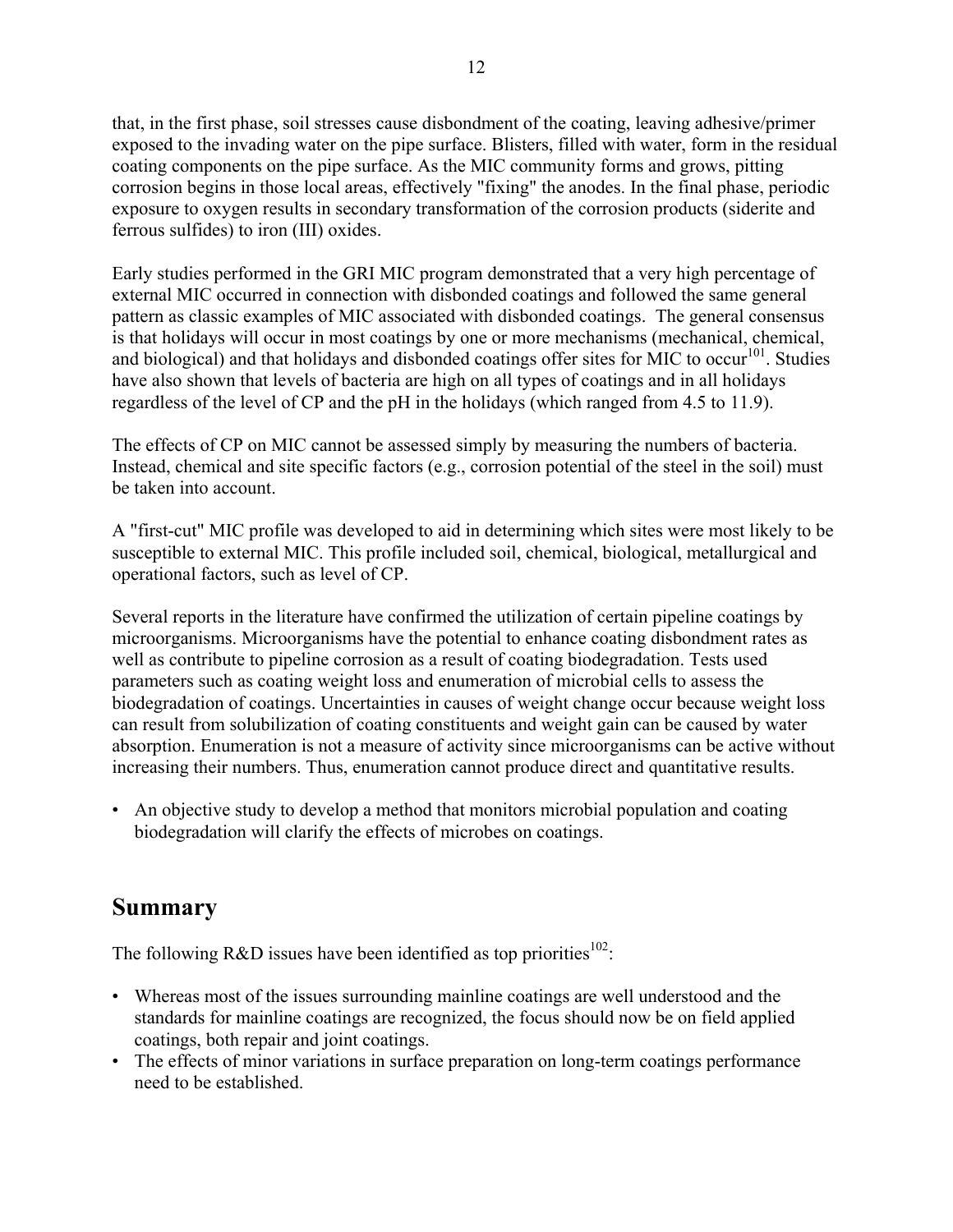- The relationship between application temperature and coating performance needs to be established.
- Methods to evaluate the compaction produced by backfilling should be developed to determine the effect of backfilling on coating performance.
- Focused effort to understand soil forces (both physical and chemical) on coating performance will help develop strategies to protect coatings.
- Tests specifically to evaluate repair coatings, including evaluation of cohesion within the repair coating and adhesion to the mainline coating and to steel pipe, should be developed.
- Development of an industry-wide coating database to share the experience of older and modern coatings is an essential logical step to develop an integrity management program. Continuous updating and sharing of such a database will be very useful.
- An objective study to develop a method that monitors microbial population and coating biodegradation will clarify the effects of microbes on coatings
- Methodologies for evaluation and qualification of external pipeline coatings for construction  $(0.45^{\circ}$ C) and usage (150°C) at extreme temperatures need to be developed.

# **Acknowledgements**

The authors gratefully acknowledge the support of the Pipeline Research Council International (PRCI) in carrying out the review described in this white paper. Numerous helpful discussions with the chair of the Ad Hoc PRCI committee, Howard R. Mitschke of Shell Global Solutions (US) Inc., are acknowledged. Meetings with the Ad Hoc Committee were most beneficial in helping to achieve the objectives of this project.

# **References**

- 1. S.Nunez, K.E.W.Coulson, L.C.Choate, and J.L.Banach, "A Review of Gas Industry Pipeline Coating Practices", July 1988, A.G.A. Catalog No. L51586.
- 2. S.J.Lukezich, J.R.Hancock, and B.C.Yen, "State-of-the-Art for the Use of Anti-Corrosion Coatings on Buried Pipelines in the Natural Gas Industry", April 1992, Gas Research Institute Project # 06-3699 (GTI #2024/GRI-92/0004) and "Prediction of the Field Performance of Anti-Corrosion Coatings for Buried Steel Pipelines" International Gas Research Conference 1992, p. 512 (GT9 #2024).
- 3. A.Andrenacci, D.Wong, and J.G.Mordarski, "New Developments in Joint Coating and Field Repair Technology", Materials Performance (2) (1999), p.35.
- 4. Aalund, L.R., Polypropylene System Scores High as Pipeline Anti-corrosion Coating, Oil & Gas Journal, (1992) 42-45.
- 5. Alexander, M., High-Temperature Performance of Three-Layer Epoxy/Polyethylene Coatings, *MP*, (1992) 41-45.
- 6. Appleman, B.R., Tape Systems for Pipeline Protection, J.Protective.Coatings and Linings, 4 (1987) 52-60.
- 7. Arai, T and Ohkita, M. Application of Polypropylene Coating System to Pipeline for High Temperature Service. 189-201. 1989. Florence, Italy, BHRA (Information Services), The Fluid Engineering Centre, Cranfield, Bedford MK43 0AJ, UK, 1990.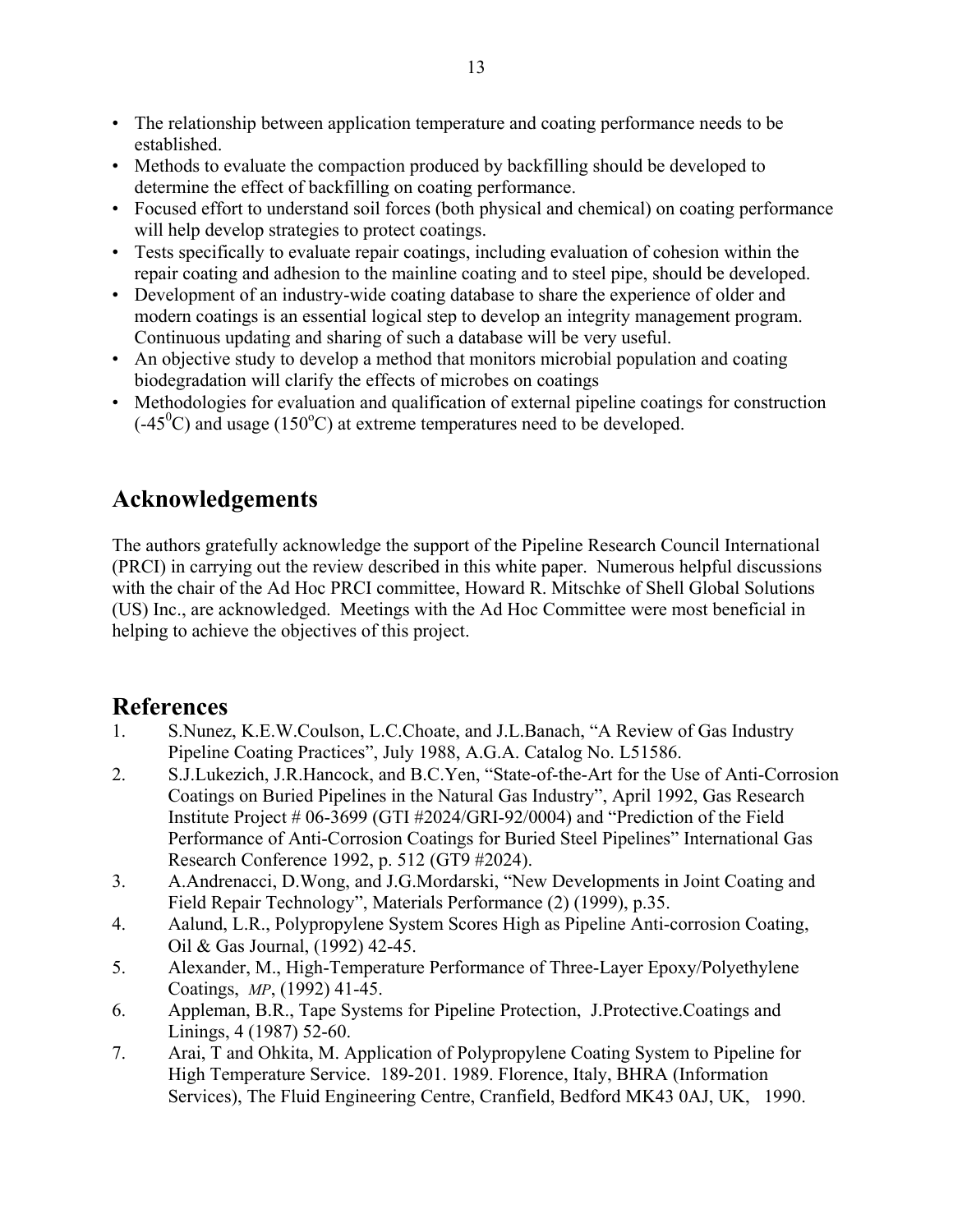Internal and External Protection of Pipes–Proceedings of the 8th International Conference.

- 8. Arai, T., Ohkita, M., Ohtsuka, T.and Yamauchi, S., Development of an Ultraviolet Curable Primer (UVC) System for Polyethylene Coated Steel Line Pipe, Sumitomo Search, (1987) 77-82.
- 9. Banach, J L. Pipeline Coatings Evaluation, Repair, and Impact on Corrosion Protection Design and Cost. 29-1-29/13. 1987. Houstan/Texas, NACE. Corrosion 87.
- 10. Bennett, K., Selecting Field Joint Coatings for Two- and Three-Layer Extruded Pipe Coatings, Journal of Protective Coatings & Linings, 18 (2001) 45-49.
- 11. Blome, P.nd Friberg, G., Multilayer Coating Systems for Buried Pipelines, Materials Performance, 30 (1991)
- 12. Connelly, G, Gaillard, G, and Provou, Y. Three Layer Epoxy--Polypropylene Pipe Coatings for Use at Elevated Service Temperatures. 179-188. 1989. Florence, Italy, BHRA (Information Services), The Fluid Engineering Centre, Cranfield, Bedford MK43 0AJ, UK, 1990. Internal and External Protection of Pipes--Proceedings of the 8th International Conference.
- 13. Connelly, G. and Gaillard, G. 3 Layer Polyolefin Pipe Coatings. UK Corrosion 87(Coatings and Linings: Pipeline Protection - Multi Layer Coating Systems), 1-14. 1987. Institute of Corrosion. Conference Archive CD 1982-1999.
- 14. Cox, J.W.nd Fogh, K., Dual Coating System for Pipelines in High-Temperature Service, Materials Performance, 29 (1990) 18-21.
- 15. Dempster III, W. A. and Doheny Jr., A. J. Heat Fused Polyolefin System For Fusion Bonded Epoxy Coated Pipe. 564-1-564/11. 1994. Houstan/Texas, NACE. Corrosion 94. 1994.
- 16. Didas, J., Fusion-bonded Epoxy Coatings for Underground Pipelines, Materials Performance, 39 (2000) 38-39.
- 17. Duvic, N. C. Polysiloxanes-New Coating Technology. 582-1-582/6. 1988. Houstan/Texas, NACE. Corrosion 95. 1995.
- 18. Y Ikeda. The Development of Embossed Polyethylene Coated Pipe for Offshore Pipelines. 1-10. 1983. BHRA Fluid Engineering, Cranfield, Bedford MK43 0AJ, England. 5th International Conference on the Internal and External Protection of Pipes, Innsbruck, Austria, 25-27 Oct. 1983.
- 19. Fairhurst, D. and Willis, D. Polyporpylene Coating Systems for Pipelines Operating at Elevated Temperatures. UK Corrosion 95(Session 1: Pipe Protection - Recent Coating Developments), 1-24. 1995. Institute of Corrosion. Conference Archive CD 1982-1999.
- 20. Funatsu, S. Durability of three layer polypropylene coated steel pipe at elevated temperatures. 9-11. 1995. Florence, Italy, Mechanical Engineering Publications Ltd., P.O. Box 24, Northgate Avenue, Bury St. Edmunds, Suffolk IP32 6BW, UK, 1995. Eleventh International Conference on Pipeline Protection.
- 21. Gaillard, G and Connelly, G. 3 Layer Epoxy-Polyolefin Pipe Coatings. 309-1-309/13. 3- 25-1988. Houstan/Texas, NACE. Corrosion 88. 3-21-1988.
- 22. Ganga, R., Thermoplastic Coating Used on Oman Hot Liquids System, Pipe Line Ind., 53 (1980) 83-84.
- 23. VGoff, B C. The Coating of Pipeline Field Joints The State of the Art and a Look to the 1990's. UK Corrosion 89(Coatings and Linings in Field Experience), 1-16. 1989. Institute of Corrosion. Conference Archive CD 1982-1999.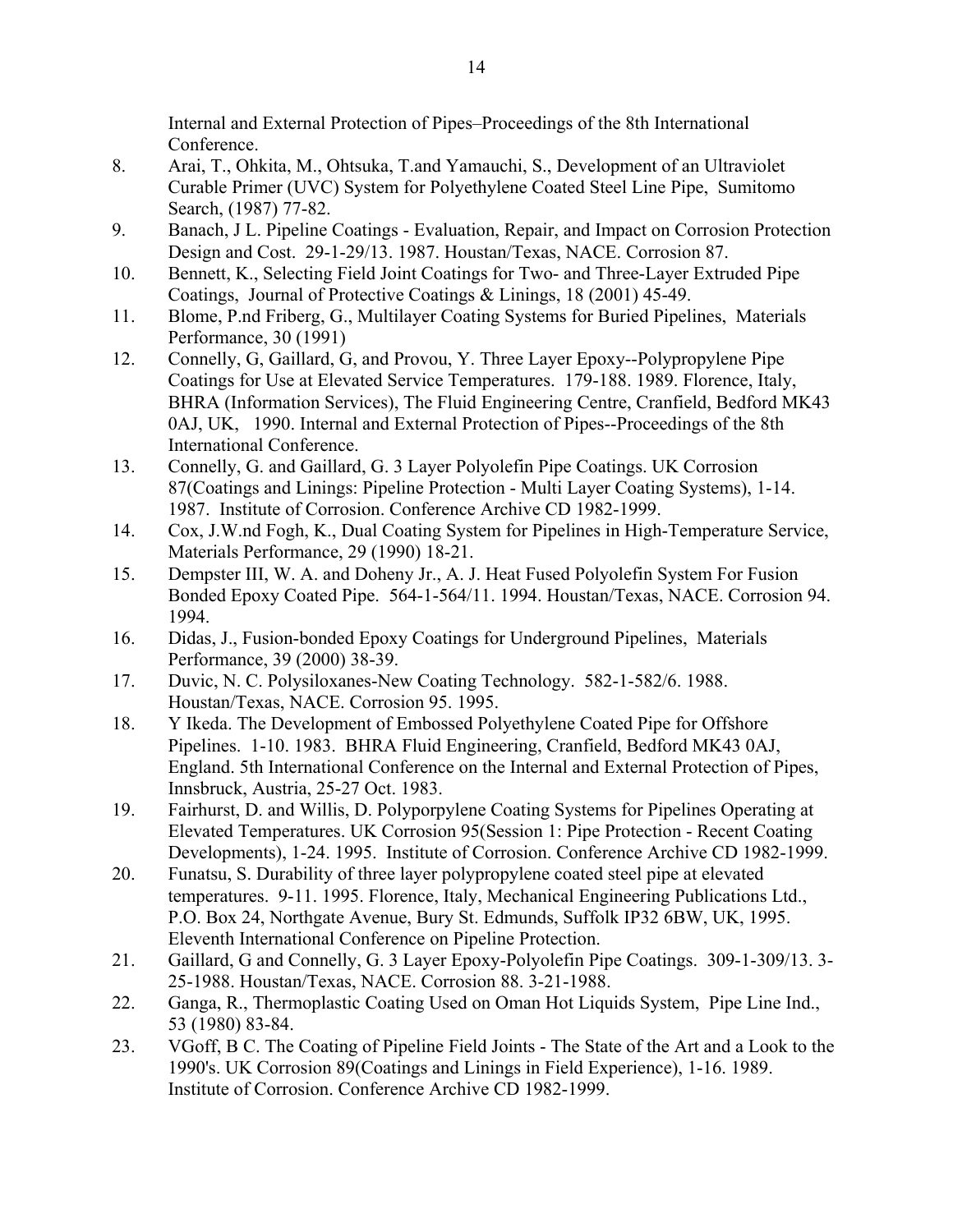- 24. Goff, B C and Strobel, R F. The Development of Fusion-Bonded Epoxy Pipeline Coatings in Europe and the Middle East. 17-30. 1981. BHRA Fluid Engineering, Cranfield, Bedford MK43 0AJ, England. Internal and External Protection of Pipes, Noordwijkerhout, Netherlands, 15-17 Sept. 1981.
- 25. Hankins, E E. Development of Tapes for the External Protection of Pipelines in High-Temperature Environment. 317-328. 1981. BHRA Fluid Engineering, Cranfield, Bedford MK43 0AJ, England. Internal and External Protection of Pipes, Noordwijkerhout, Netherlands, 15-17 Sept. 1981.
- 26. Hankins, E E. The Role of Plastics in Pipeline Protection Tapes. 1980. Plastics and Rubber Institute, 11 Hobart Place, London SW1W OHL, England. Plastics and Paints Against Corrosion, London, England, 12 Nov. 1980.
- 27. Harris, M. T. and Argent, C. J. A Review of the Factors Influencing the Mechanical Properties of Epoxy Powder Coatings. 127-150. 1985. Institution of Corrosion Science and Technology, Exeter House, 48 Holloway Head, Birmingham B1 1NQ, UK. UK Corrosion '85: Coating and Preparation, Corrosion Monitoring, Materials Selection, Harrogate, UK, 4-6 Nov. 1985.
- 28. Ireland, Y. M. and Lopez, A. Field Application of Epoxy-urethane Coatings Using Line Travel Equipment on Pipelines. 00771-1-00771/15. 2000. Houston, Texas, NACE International. NACE Corrosion 2000. 3-26-2000
- 29. Johnson, J. R., Henegar, S., and Roder, B. a New Higher Temperature Coal Tar Enamel Pipeline Coating System. 196-1-196/12. 1996. Houston, Texas, NACE International. NACE Corrosion 96. 3-24-1996.
- 30. Johnston, B.R., Polyethylene Coating of Steel Pipe Experience Gained in the Development of a "Tight- Bonding" System, Institution of Corrosion Science & Technology, Exeter House, 48 Holloway Head, Birmingham B1 1NQ, UK", 1987,
- 31. Kehr, J. A. FBE Pipeline and Rebar Corrosion Coatings. April 10, 2000. 2000. http://www.NRCan.gc.ca/picon/conference2/kehr2.htm, Natural Resources Canada - CANMET. 2000 PICON Conference. and A Foundation for Pipeline Corrosion Coatings. 00757-1-00757/20. 2000. Houston, Texas, NACE International. NACE Corrosion 2000. 3-26-2000.
- 32. Kellner, J. D., Doheny Jr., A. J., and Patil, B. B. a New 3-layer Polyethylene Coating for Plant Application. 557-1-557/10. 1997. Houston, Texas, NACE International. NACE Corrosion 97. 3-14-1997.
- 33. Klahr, W. Polyurethane/Tar Coating for Steel Pipes. 51-66. 1981. BHRA Fluid Engineering, Cranfield, Bedford MK43 0AJ, England. Internal and External Protection of Pipes, Noordwijkerhout, Netherlands, 15-17 Sept. 1981.
- 34. Knight, W.J., Polyurea Spray Coatings: An Introduction, Journal of Protective Coatings & Linings, 18 (2001) 48-52.
- 35. Marchal, R. Protection of Buried Ductile Iron Pipelines With a Zinc-Based Coating-Healing Power of Coating Damages. 125-137. 1981. BHRA Fluid Engineering, Cranfield, Bedford MK43 0AJ, England. Internal and External Protection of Pipes, Noordwijkerhout, Netherlands, 15-17 Sept. 1981.
- 36. Murakami, M. Influence of epoxy primer on polyethylene coating properties. 139-168. 1995. Florence, Italy, Mechanical Engineering Publications Ltd., P.O. Box 24, Northgate Avenue, Bury St. Edmunds, Suffolk IP32 6BW, UK, 1995. Eleventh International Conference on Pipeline Protection.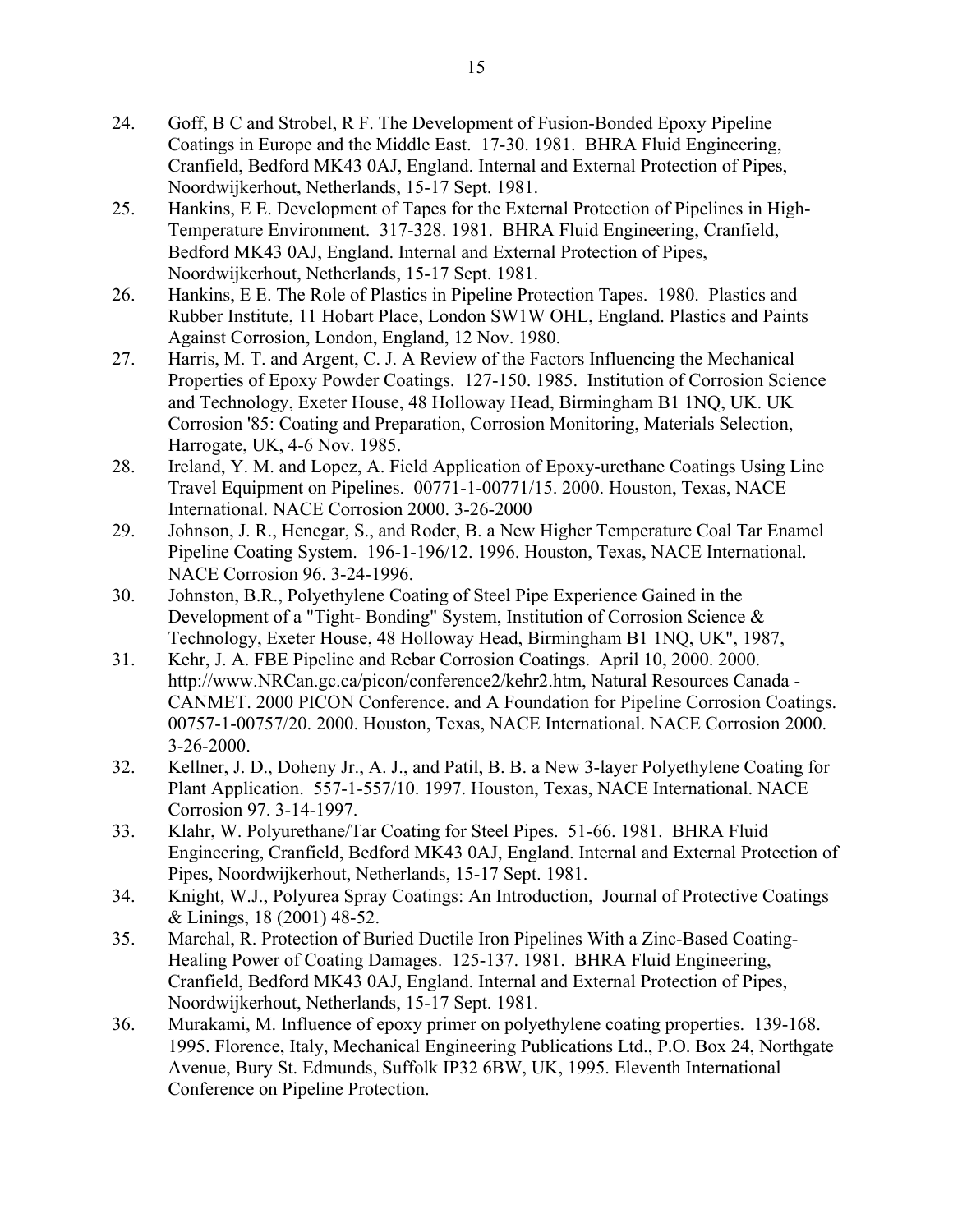- 37. Norman, D. and Swinburne, R. Epoxy and Polyurethane Coatings for the Rehabilitation and Repair of Pipelines. UK Corrosion 98, 08-01-08/14. 1998. Institute of Corrosion. Conference Archive CD 1982-1999.
- 38. Norman, D. and Swinburne, R. Polyurethane and Epoxy Coatings for the Rehabilitation and Repair of Pipelines. 00758-1-00758/7. 2000. Houston, Texas, NACE International. NACE Corrosion 2000. 3-26-2000.
- 39. Nozahic, D., Leiden, L., and Bresser, R. Latest Developments in Three Component Polyethylene Coating Systems for Gas Transmission Pipelines. 00767-1-00767/8. 2000. Houston, Texas, NACE International. NACE Corrosion 2000. 3-26-2000.
- 40. O'Donoghue, M., Garrett, R., Datta, V.J., Swanson, E.and Dillingham, B., Fast-Cure AHC Epoxy Coatings for Tank and Pipe Applications, Materials Performance, 39 (2000) 32-37.
- 41. Okano, Y., The development of an auto-sealing system using an electrically shrinkable tube under a low-pressure condition, Materials Performance, 36 (1997) 40-44.
- 42. Okano, Y., Shoji, N., Namioka, T., and Komura, M. The Development of Auto-sealing System for Field Joints of Polyethylene Coated Pipelines. 389-1-389/11. 1997. Houston, Texas, NACE International. NACE Corrosion 97. 3-14-1997.
- 43. Padley, T.J.nd Collins, H.H., The External Protection of Buried Ductile Iron Pipes by Polyethylene Sleeving, Advances in Pipeline Protection, (1988) 25-31.
- 44. Power, S. High Performance Liquid Epoxy Polymer Concrete Coatings Used for New Construction and Rehabilitation Projects. Paper 01606, 1606-1-1606/6. 2001. Houston, Texas, NACE International. Corrosion 2001.
- 45. Reeves, C. R. Pipeline Rehabilitation Using Field Applied Tape Systems. 615-1-615/6. 1998. Houston, Texas, NACE International. NACE Corrosion 98. 3-22-1998.
- 46. Rench, J.E., Review of a Fusion Bonded Pipeline Coating System, NACE Paper no 47, (1973)
- 47. Rigosi, G L, Marzola, R, and Guidetti, G P. Polypropylene thermal insulated coating for pipelines. 9-11. 1995. Florence, Italy, Mechanical Engineering Publications Ltd., P.O. Box 24, Northgate Avenue, Bury St. Edmunds, Suffolk IP32 6BW, UK, 1995. Eleventh International Conference on Pipeline Protection.
- 48. Roebuck, A. H. and Foster, R. W. 100% Solids Plural Component Urethane Coatings. 213-233. 1987. Orlando, Florida, USA, Steel Structures Painting Council, 4400 Fifth Ave., Pittsburgh, Pennsylvania 15213, USA", 1987. Conference: Improving the Field Reliability of Protective Coatings.
- 49. Singh, P. J. and Cox, J. Development of a Cost Effective Powder Coated Multicomponent Coating for Pipelines. 00762-1-00762/14. 2000. Houston, Texas, NACE International. NACE Corrosion 2000. 3-26-2000.
- 50. Sloan, R.N.nd Hsu, L.L., Extruded Polyolefin Systems for Pipeline Protection Total Corrosion Control for Industrial Gas Turbines: High Temperature Coatings and Air, Fuel and Water Management, J.prot.coatings Linings, 32 (1987) 1-17.
- 51. Takamatsu, T., Suzuki, K.and Ishida, M., Polyurethane Elastomer Coated Steel Pipe for Water Service, Nippon Steel Tech. Rep., (1985) 49-57.
- 52. Tsuchiya, K, Ohtsuki, F, Tanaka, M, and Sugimura, S. An Approach Toward Heat Resistant Coating Material for Line Pipes. 307-316. 1981. BHRA Fluid Engineering, Cranfield, Bedford MK43 0AJ, England. Internal and External Protection of Pipes, Noordwijkerhout, Netherlands, 15-17 Sept. 1981.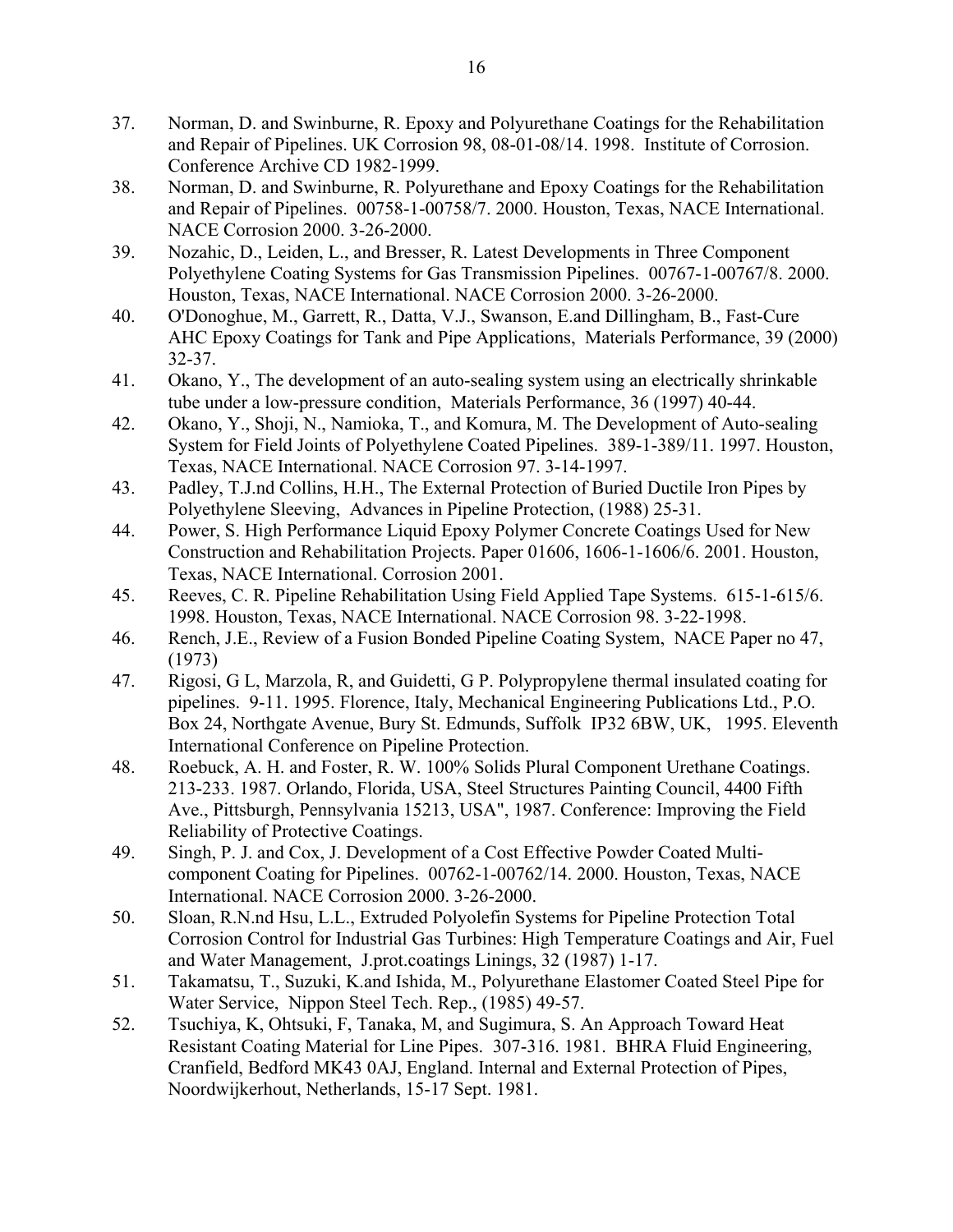- 53. Tucker, J.G., Elastomeric Polyurethanes Use as Coatings in the Arduous Conditions of Severe Corrosion and Abrasion, Anti-Corrosion Methods Mater. 33 (1986) 10-13.
- 54. Ueno, T., Polyethylene Coated Pipe, Tube Int., 4 (1985) 101-105.
- 55. Van Eijnsbergen, J F H. External Corrosion Protection of Pipes by Modern Tapes. 139- 148. 1981. BHRA Fluid Engineering, Cranfield, Bedford MK43 0AJ, England. Internal and External Protection of Pipes, Noordwijkerhout, Netherlands, 15-17 Sept. 1981.
- 56. Vemer, E.nd Fletcher, A., An introduction to fusion bonded low density polyethylene coatings for large bore steel pipe, Corrosion and Coatings, South Africa, 22 (1995) 6-8.
- 57. White, P A. The Development of Polymer Modified Glass Fibre Reinforced Cement as a Buffer Coating for the Mechanical Protection of Thin Film Anti-Corrosion Coatings. 97- 120. 1983. BHRA Fluid Engineering, Cranfield, Bedford MK43 0AJ, England. 5th International Conference on the Internal and External Protection of Pipes, Innsbruck, Austria, 25-27 Oct. 1983.
- 58. Wilberg, I. E. Glassflake Reinforced Polyester Coatings, 10-20 Years Experience in USA, in the North Sea and Industrial Application. UK Corrosion 91(Symposium A: Coatings and Linings - Field Experience in Critical Areas), 1-26. 1991. Institute of Corrosion. Conference Archive CD 1982-1999.
- 59. Wood, B., Coal Tar Epoxy Coatings: "That Old Black Magic", Journal of Protective Coatings and Linings, 4 (1987) 32-38.
- 60. Zheng, F. Glass-Fiber Reinforced Plastics Wrap-Coating for Anti-Corrosion of Marine Steel Pipeline. 6-9. 1988. Xiamen, China, International Academic Publishers, Xizhimenwai Dajie, Beijing Exhibition Centre, Beijing 100044, China, 1988. Corrosion and Corrosion Control for Offshore and Marine Construction
- 61. D.P.Werner, S.J.Lukezich, "Selection and Use of Anti-Corrosion Coatings for Corrosion Control of Buried Natural Gas Pipelines", 92-DT-63, p.125.
- 62. National Energy Board Report of the Inquiry, Stress Corrosion Cracking on Canadian Oil and Gas Pipelines, Calgary, Canada, December 1996
- 63. B.C.Brand, E.J.Bradbury, R.J.Dick, M.M.Epstein, J.A.Hassell, H.N.Johnston, J.F.Kiefner, W.Mirick, J.K.Moon, L.J.Nowacki, J.M.Spangler, and J.A.Wray, Line Pipe Coating Analysis Volume 1, Laboratory Studies and Results, November 1978
- 64. B.C.Brand, E.J.Bradbury, R.J.Dick, M.M.Epstein, J.A.Hassell, H.N.Johnston, J.F.Kiefner, W.Mirick, J.K.Moon, L.J.Nowacki, J.M.Spangler, and J.A.Wray, Line Pipe Coating Analysis Volume 2, Topical Report on Adhesion, November 1978.
- 65. MRI Report, "On-Site Assessment of Mill-Applied Fusion-Bonded Coating Quality", February, 1985.
- 66. G.R.Ruschau and J.A.Beavers, "Performance of Blistered FBE Coated Pipe", PR-186- 9810, December 2000.
- 67. J.H.Payer and J.J.Perdomo, "Chemical and Electrochemical Conditions on Steel on Disbonded Coatings", PR 75-9310, 1995
- 68. J.H.Payer, "Fundamental Research on Disbonding of Pipeline Coatings", GRI-92/0166/GTI2110, 1992
- 69. M.Kendig, J.Lumsden, P.Stocker, and S.Jeanjaquet, "Mechanism of Disbonding of Pipeline Coatings" GRI-93-0230
- 70. M.Kendig, J.Lumsden, P.Stocker, and S.Jeanjaquet, "Mechanism of Disbonding of Pipeline Coatings", GRI-92/0173/GTI2115
- 71. M.Kendig, "Mechanism of Disbonding of Pipeline Coatings", GTI #2115/GRI-95/0459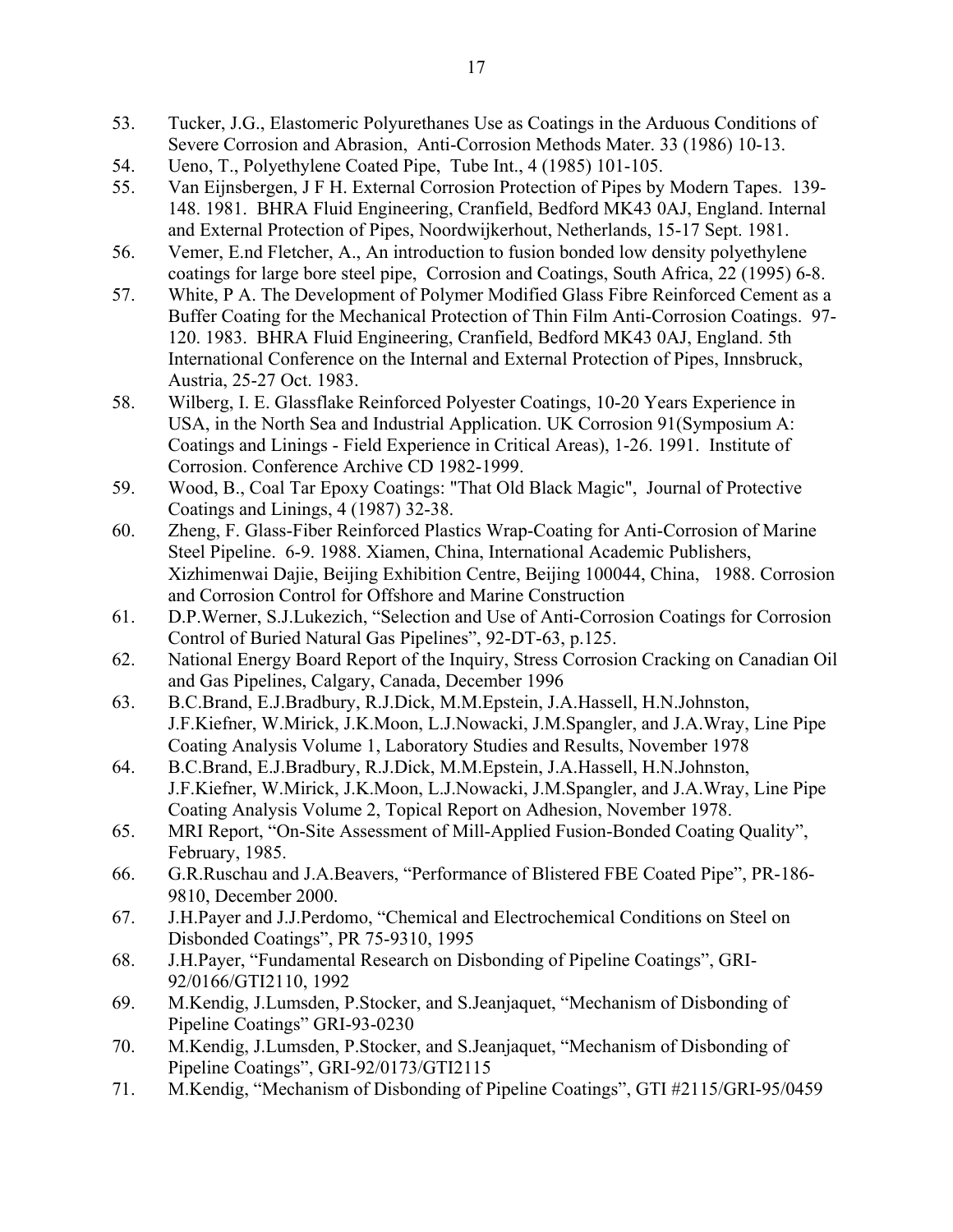- 72. D.Gervasio, I.Song, B.Trautman, and J.H.Payer, "Fundamental Research on Disbonding of Pipeline Coatings", GRI-93/0265/GTI2110
- 73. Chin,D.-T.; Sabde,G."Current Distribution and Electrochemical Environment in a Cathodically Protected Crevice", Corrosion 55 (3), 1999, p.229.
- 74. Brasil,S.L.D.C.; Telles,J.C.F.; Miranda,L.R.M., "Simulation of Coating Failures on Cathodically Protected Pipelines - Experimental and Numerical Results" Corrosion 65 (11), 2000, p. 1180.
- 75. Esteban,J.M.; Orazem,M.E.; Kennelley,K.J.; Degerstedt,R.M., "Mathematical Models for Cathodic Protection of an Underground Pipeline with Coating Holidays" NACE Corrosion 95, paper #347.
- 76. Orazem,M.E, "Mathematical models for cathodic protection of an underground pipeline with coating holidays. II. Case studies of parallel anode cathodic protection systems" Corrosion 53 (6), 1997, p.427.
- 77. Sridhar,N.; Lichtner,P.C.; Dunn,D.S., Evolution of Environment under Disbonded Coating on Cathodically Protected Pipeline – Preliminary Modeling and Experimental Studies, NACE Corrosion Conference, 1998, Paper #680.
- 78. N.Sridhar, D.S.Dunn, M.Seth, A.Anderko, and M.M.Lencka, "Models for Evaluating Corrosion Under Disbonded Coating on Steel Pipelines", GRI-02/0027, November 2001.
- 79. N.G.Thompson and K.Kelley, "Corrosion of Underground Pipe", GRI-81- 0125/GTI#0380
- 80. J.N.Murray and H.P.Hack, "Testing Organic Architectural Coatings in ASTM Synthetic Seawater Immersion Conditions Using EIS" Corrosion 48(8), 1990, p.671
- 81. W.F.Fair, "Properties, Specifications, Tests and Recommendations for Coal Tar Coatings", Part 2-Cold Applied Coatings 12(12), 1956, p605t
- 82. Joanna Kobus, "Estimation of the Effect of the Steel Surface Condition on the Protective Properties of the Selected Coatings in Use for the Ship Equipment", Eurocorrosion 2000, London U.K.
- 83. Rodríguez, V.; Castaiieda, L.; Luciani, B., "Effect of Contaminants on FBE Performance" NACE Corrosion 98, Paper #612, 1998, Houston, Texas.
- 84. P.E.Partridge, "Effects of Phosphoric Acid Treatment on the Performance of FBE Coatings", PR247-9511, October 1997.
- 85. C.C.Chappelow, G.R.Cooper, C.S.Pinzino, B.LaRue, D.Rose, and S.R.Spurlin, "Effect of Substrate Contaminants on the Performance of Fusion-Bonded Epoxy Pipeline Coatings", AGA Project #. Pr-138-907, January 1992.
- 86. Vincent,L.D.; "Surface Preparation Standards", NACE Corrosion conference 2001, Paper  $# 1659$ , Houston, Texas.
- 87. J.A.Beavers, "Assessment of the Effects of Surface Preparation and Coatings on the Susceptibility of Line Pipe to Stress-Corrosion Cracking", PR186-917, February 1992.
- 88. Graham,J.C.; Gloskey,D.A.; Fisher,T.G.; Garling,R.A., "Temperature and Humidity Effects on the Intercoat Adhesion of Aliphatic Amine-Cured Epoxy Coatings", Materials Performance 33 (3) 1994, p.33
- 89. Armstrong,R.D.; Jenkins,A.T.A; Johnson,B.W., "An Investigation on the UV Breakdown of Thermoset Polyester Coatings using Impedance Spectroscopy" Corrosion Science, 37(10), 1995, p.1615.
- 90. T.A.Ferguson, "An Evaluation of a New Ditch Backfill Method for Use When Laying Pipelines in Rocky Terrain, GRI-97/0260/GTI 3850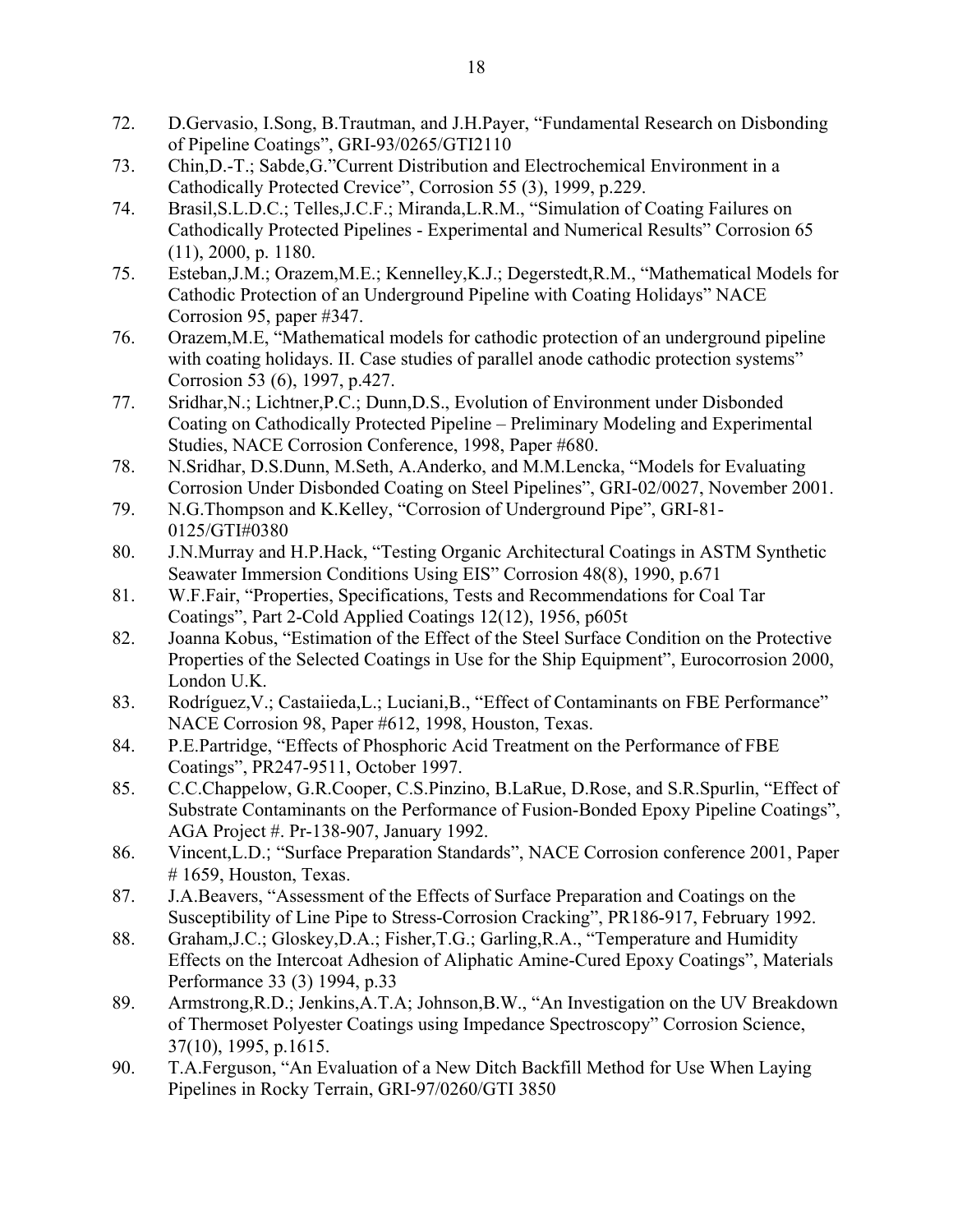- 91. T.J.Barlo, D.P.Werner, "Shielding Effects of Concrete and Foam External Pipeline Coatings", PR-208-631, January 1992.
- 92. Kellner,J.D., "Methodologies to evaluate shear strength evaluation", NACE Corrosion Conference 1996, Paper # 199, Houston, Texas.
- 93. Baron, J.J.; Singh, P.J., "The Results of an Evaluation of Pipeline Coatings Using New Test Methods", NACE Canadian Region Western Conference 1992, p.1.
- 94. J.D.Hair, PRCI project PR-003-9715, "Coating Requirements for Pipeline Installed by Horizontal Drilling and Slip Boring",
- 95. N.C.Saha, "Repair Coatings and Durable Paints for Gas Distribution Piping Systems", GRI-84/0055/GTI-0522
- 96. R.A.Gummow and S.M.Segall, "In-Situ Evaluation of Directional Drill/Bore Coating Quality", PR-262-9738, October 1998.
- 97. S.Jordan, "In-Situ" Detection of Disbonded Coating", AGA PR-188-606, May, 1988.
- 98. D.G.Stirling, "Evaluation of Coating Condition using the Elastic Wave Pig", GRI-97/0073/ GTI3329
- 99. M.L.Lewis, "Development of Techniques for Monitoring Pipeline Coatings with the Elastic Wave In-Line Inspection Vehicle, gti-5016/gri-00/0160
- 100. M.J.Frazier, "Induced AC Influence on Pipeline Corrosion and Coating Disbondment, GRI-95/0004, December 1994.
- 101. D.H.Pope and D.C.White, "Microbiologically Influenced Corrosion in the Natural Gas Industry, GRI 90-0237.
- 102. S.Papavinasam and R.W. Revie, "Coating Gap Analysis", PRCI Report # L51971.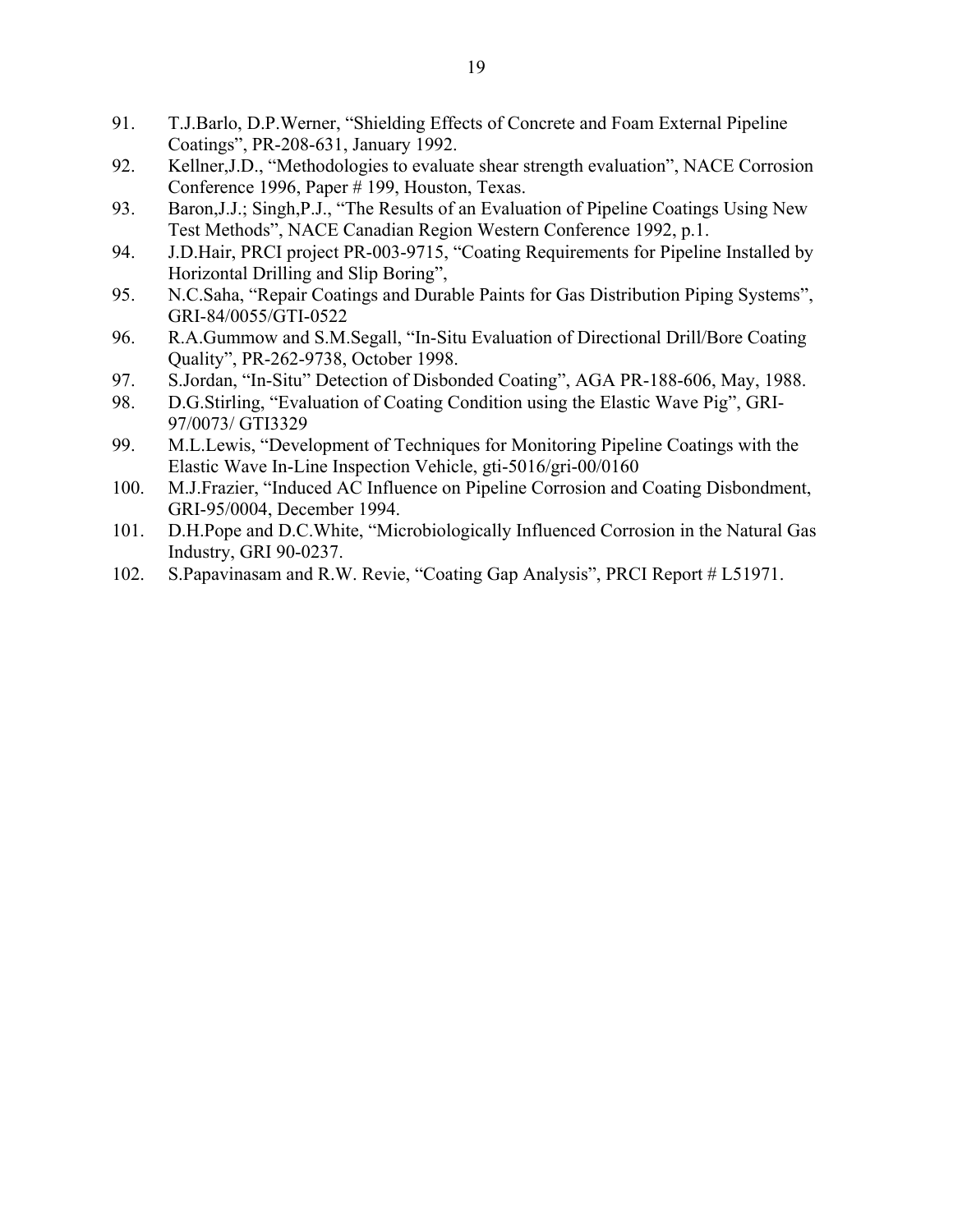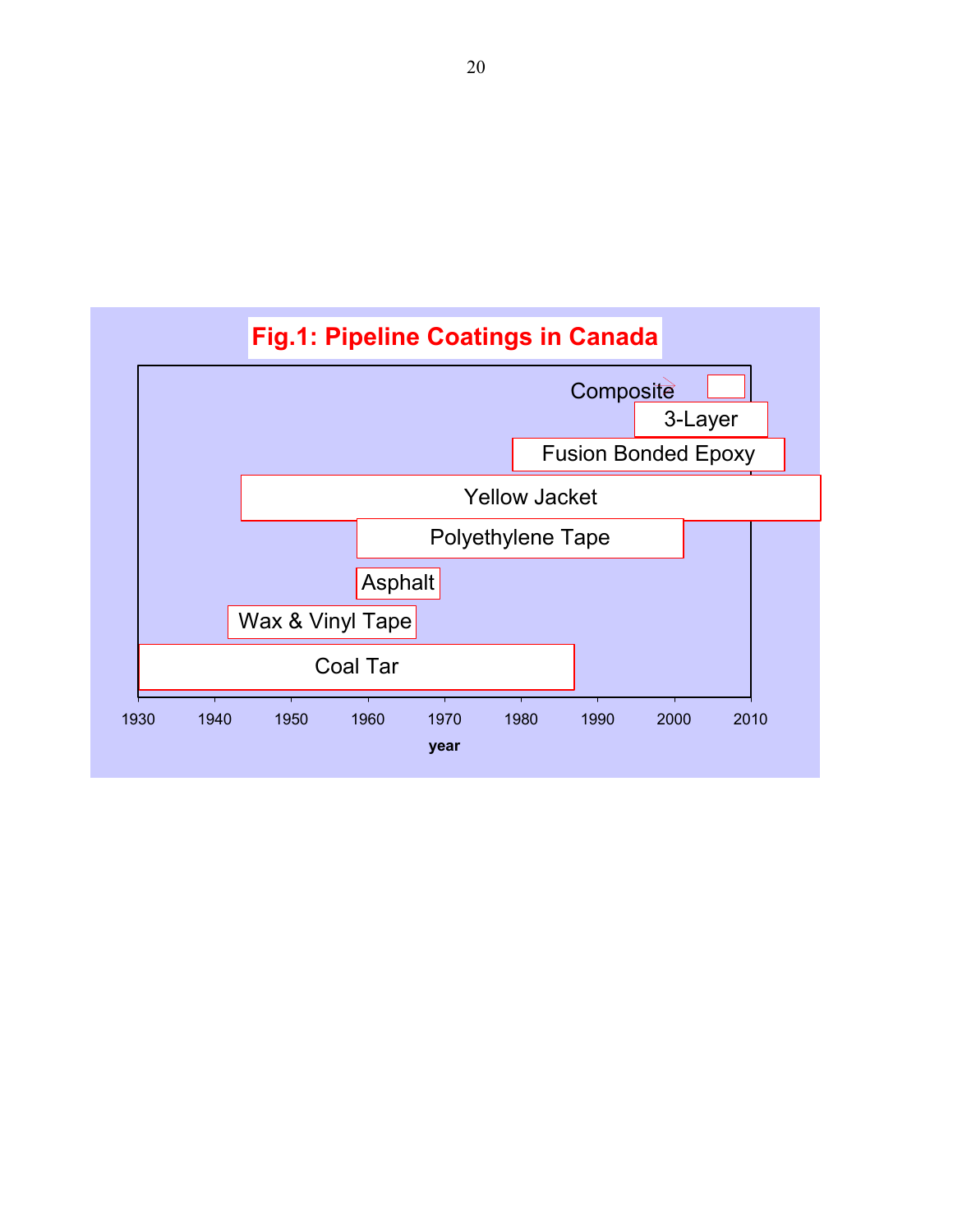| raviv 1.                            | Dianuaru Laboratory Tests for Fiperine Coatings |                              |  |
|-------------------------------------|-------------------------------------------------|------------------------------|--|
| Name of the test                    | Standard from                                   | Information used to evaluate |  |
| Gel time                            | CSA Z.245.20.98 (Section 12.2)                  | Coating quality              |  |
| Gel time                            | NACE RP0394-94 (Appendix D)                     | Coating quality              |  |
| Moisture content - Titration        | CSA Z.245.20.98 (Section 12.3)                  | Coating quality              |  |
| Moisture content - Mass Loss        | CSA Z.245.20.98 (Section 12.4)                  | Coating quality              |  |
| Moisture content                    | NACE RP0394-94 (Appendix F)                     | Coating quality              |  |
| Particle size                       | CSA Z.245.20.98 (Section 12.5)                  | Coating quality              |  |
| Particle size                       | <b>NACE RP0394-94</b>                           | Coating quality              |  |
| Density                             | CSA Z.245.20.98 (Section 12.6)                  | Coating quality              |  |
| Density                             | NACE RP0394-94 (Appendix B)                     | Coating quality              |  |
| Thermal characteristics             | CSA Z.245.20.98 (Section 12.7)                  | Coating quality              |  |
| Thermal<br>analysis/characteristics | NACE RP0394-94 (Appendix E)                     | Coating quality              |  |
| Cure cycle                          | <b>NACE RP0394-94</b>                           | Coating quality              |  |
| Glass transition temperatures       | NACE RP0394-94 (Appendix E)                     | Coating quality              |  |
| Heat of reaction                    | NACE RP0394-94 (Appendix E)                     | Coating quality              |  |
| Total volatile content              | NACE RP0394-94 (Appendix G)                     | Coating quality              |  |
| Interface contamination             | CSA Z.245.20.98 (Section 12.15)                 | Coating quality              |  |
| Porosity                            | CSA Z.245.20.98 (Section 12.10)                 | Coating quality              |  |
| Porosity                            | ANSI/AWWA C203/97 (Section<br>5.3.14.4)         | Coating quality              |  |
| Viscosity                           | CSA Z245.21.98 (Section 12.1)                   | Coating quality              |  |
| Flow                                | CSA Z245.21.98 (Section 12.2)                   | Coating quality              |  |
| Cross-section porosity              | NACE RP0394-94 (Appendix J)                     | Coating quality              |  |
| Interface porosity                  | NACE RP0394-94 (Appendix K)                     | Coating quality              |  |
| Interface contamination             | NACE RP0394-94 (Appendix P)                     | Coating quality              |  |
| Surface preparation                 | SSPC-SP6/NACE No.3                              | Surface preparation          |  |

Table 1: Standard Laboratory Tests for Pipeline Coatings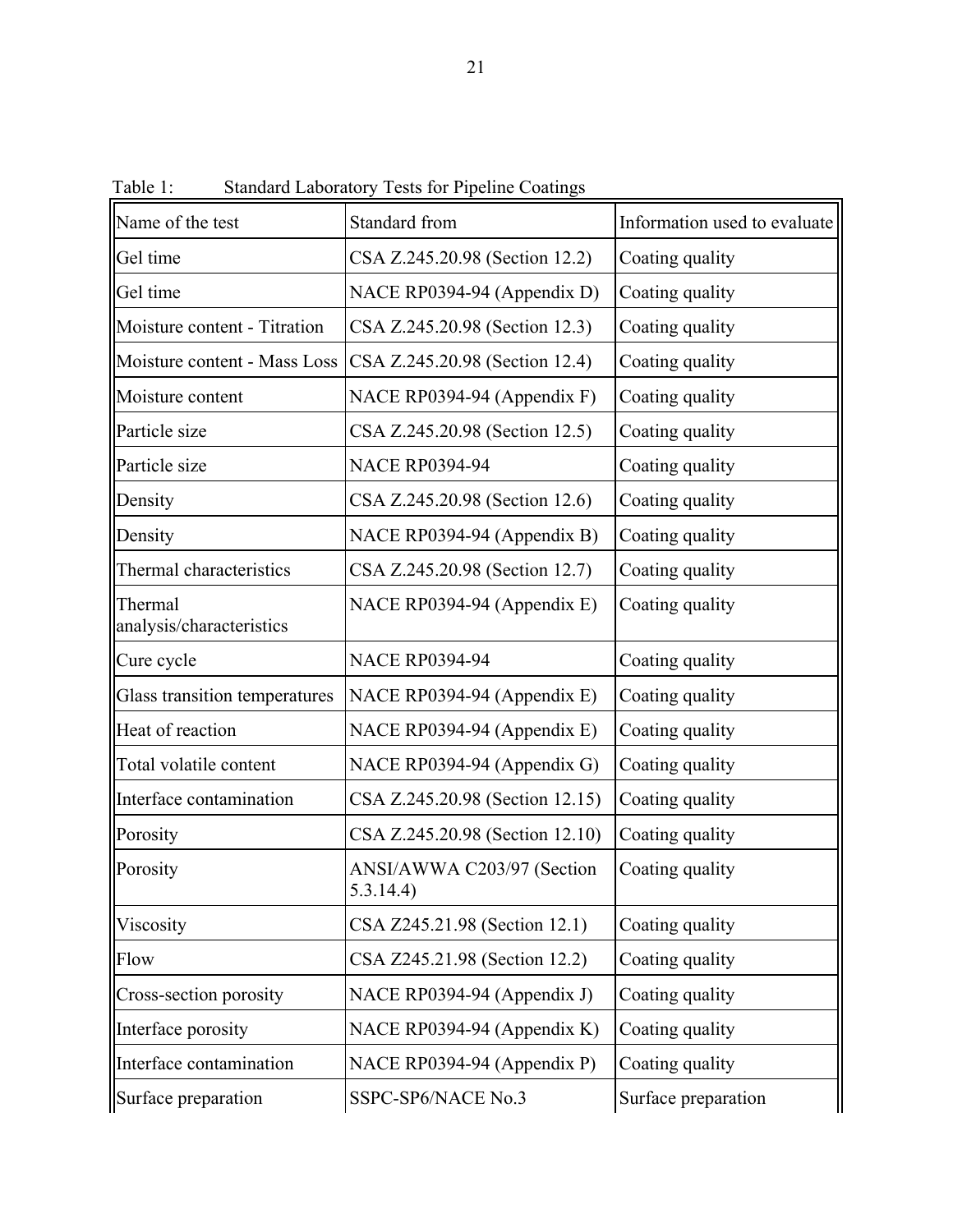| Surface preparation                                                                          | SSPC-SP10/NACE No.2             | Surface preparation                                                            |  |
|----------------------------------------------------------------------------------------------|---------------------------------|--------------------------------------------------------------------------------|--|
| Surface preparation                                                                          | ISO 4618-3:1999                 | <b>Surface Preparation - Terms</b><br>and definitions for coating<br>materials |  |
| Shelf life                                                                                   | NACE RP0394-94 (Appendix C)     | Handling                                                                       |  |
| Outdoor weathering                                                                           | <b>ASTM G11</b>                 | Handling                                                                       |  |
| Water resistance (100%<br>relative humidity)                                                 | ASTM D 2247                     | Handling                                                                       |  |
| Flexibility                                                                                  | CSA Z.245.20.98 (Section 12.11) | <b>Testing (Hydrostatic</b><br>expansion)                                      |  |
| Flexibility ( $2^{\circ}/PD$ at -18 <sup>o</sup> C or<br>$1.5^{\circ}$ /PD permanent strain) | NACE RP0394-94 (Appendix K)     | Testing (Hydrostatic<br>expansion)                                             |  |
| Bendability                                                                                  | ASTM G 10                       | Installation                                                                   |  |
| Bendability (ring) - squeeze<br>test                                                         | ASTM G70                        | Installation                                                                   |  |
| Cathodic disbondment                                                                         | CSA Z.245.20.98 (Section 12.8)  | Operation                                                                      |  |
| Cathodic disbondment of<br>strained coating                                                  | CSA Z.245.20.98 (Section 12.13) | Operation                                                                      |  |
| Cathodic disbondment (24)<br>hours or 28 days                                                | NACE RP0394-94 (Appendix H)     | Operation                                                                      |  |
| Cathodic disbondment                                                                         | ASTM G 8                        | Operation                                                                      |  |
| Cathodic disbondment                                                                         | ASTM G 80                       | Operation                                                                      |  |
| Cathodic disbondment<br>(Attached cell method)                                               | ASTM G 95                       | Operation                                                                      |  |
| Cathodic disbondment<br>(Elevated temperature)                                               | ASTM G 42                       | Operation                                                                      |  |
| Chemical resistance                                                                          | CSA Z.245.20.98 (Section 12.9)  | Operation                                                                      |  |
| Chemical resistance                                                                          | NACE RP0394-94 (Appendix I)     | Operation                                                                      |  |
| Chemical resistance                                                                          | <b>ASTM G20</b>                 | Operation                                                                      |  |
| Impact resistance                                                                            | CSA Z.245.20.98 (Section 12.12) | Operation                                                                      |  |
| Impact resistance                                                                            | NACE RP0394-94 (Appendix L)     | Installation                                                                   |  |
| Impact resistance (Limestone<br>drop)                                                        | ASTM G13                        | Installation                                                                   |  |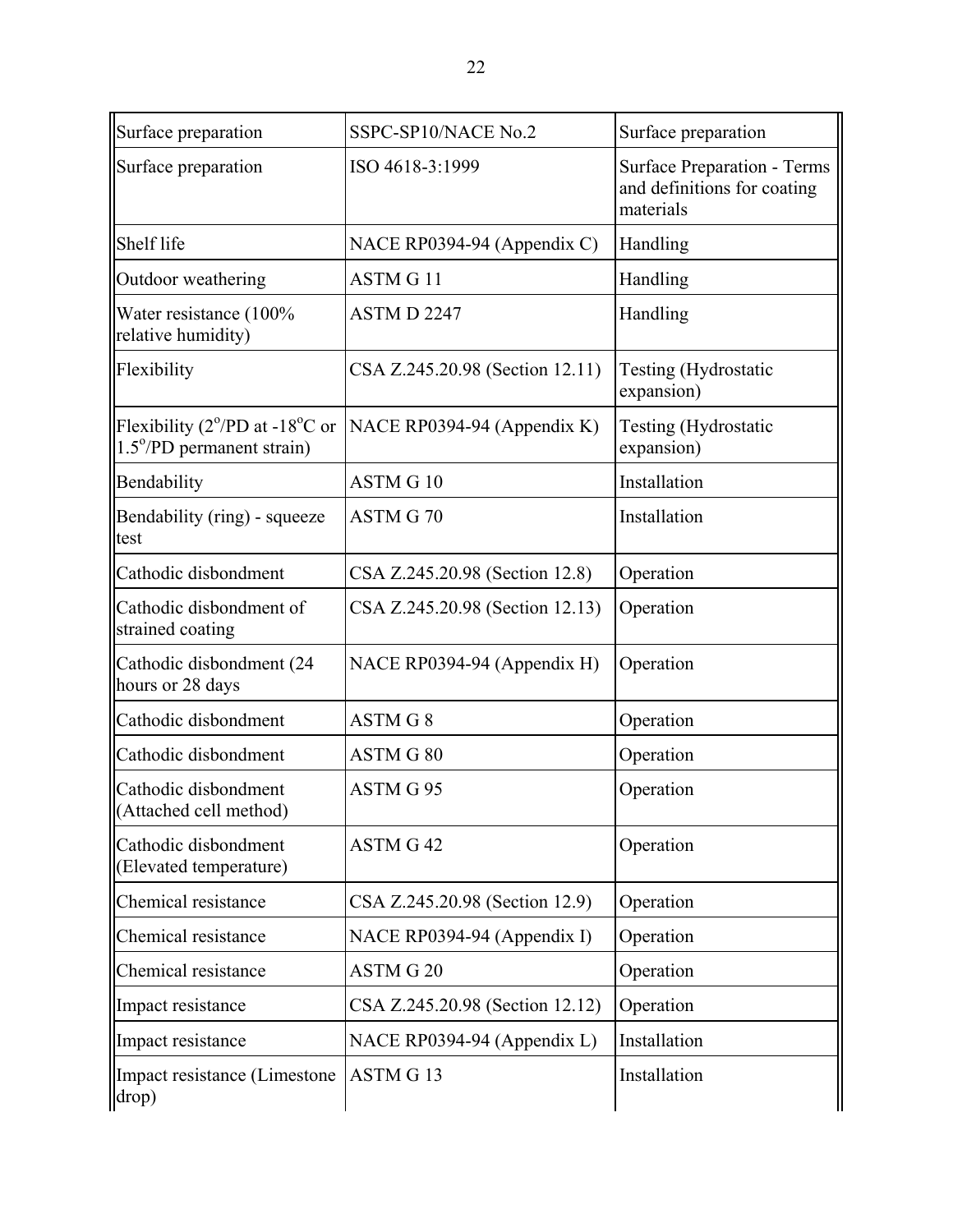| Impact resistance (falling)<br>resistance)          | <b>ASTM G14</b>                                | Installation              |  |
|-----------------------------------------------------|------------------------------------------------|---------------------------|--|
| Impact resistance (effects of<br>rapid deformation) | ASTM D 2794                                    | Installation              |  |
| Impact                                              | ANSI/AWWA C203/97 (Section<br>5.3.7)           | Installation              |  |
| Impact resistance                                   | ANSI/AWWA C214-95 (Section<br>5.3.10           | Installation              |  |
| Adhesion                                            | CSA Z.245.20.98 (Section 12.14)                | Operation                 |  |
| Adhesion                                            | ASTMD 3359                                     | Operation                 |  |
| Adhesion (Constant rate of<br>peel)                 | CSA Z245.21.98 (Section 12.4)                  | Operation                 |  |
| Adhesion (peel by hanging)<br>mass)                 | CSA Z245.21.98 (Section 12.5)                  | Operation                 |  |
| Adhesion                                            | ANSI/AWWA C203/97 (Section<br>5.3.13.7         | Coating quality/operation |  |
| Adhesion                                            | ANSI/AWWA C214-95 (Section<br>5.3              | Coating quality/operation |  |
| Peel (adhesion)                                     | ANSI/AWWA C203/97 (Section<br>5.3.6 and 5.3.8) | Operation                 |  |
| Ageing (Heat)                                       | CSA Z245.21.98 (Section 12.6)                  | Operation                 |  |
| Strain resistance                                   | NACE RP0394-94 (Appendix M)                    | Operation                 |  |
| Abrasion                                            | NACE RP0394-94 (Appendix O)                    | Installation/Handling     |  |
| Abrasion resistance                                 | ASTM D 968                                     | Installation/Handling     |  |
| Abrasion resistance                                 | ASTM G 6                                       | Installation/Handling     |  |
| Hot water soak                                      | NACE RP0394-94 (Appendix N)                    | Operation                 |  |
| Water absorption                                    | ANSI/AWWA C214-95 (Section<br>5.3.4)           | Operation                 |  |
| Water-vapour transmission                           | ANSI/AWWA C214-95 (Section<br>5.3.5)           | Handling                  |  |
| Water penetration                                   | ASTM G 9                                       | Operation                 |  |
| Penetration resistance                              | <b>ASTM G17</b>                                | Operation                 |  |
| Penetration                                         | ASTM G 17 at 93°C                              | Operation                 |  |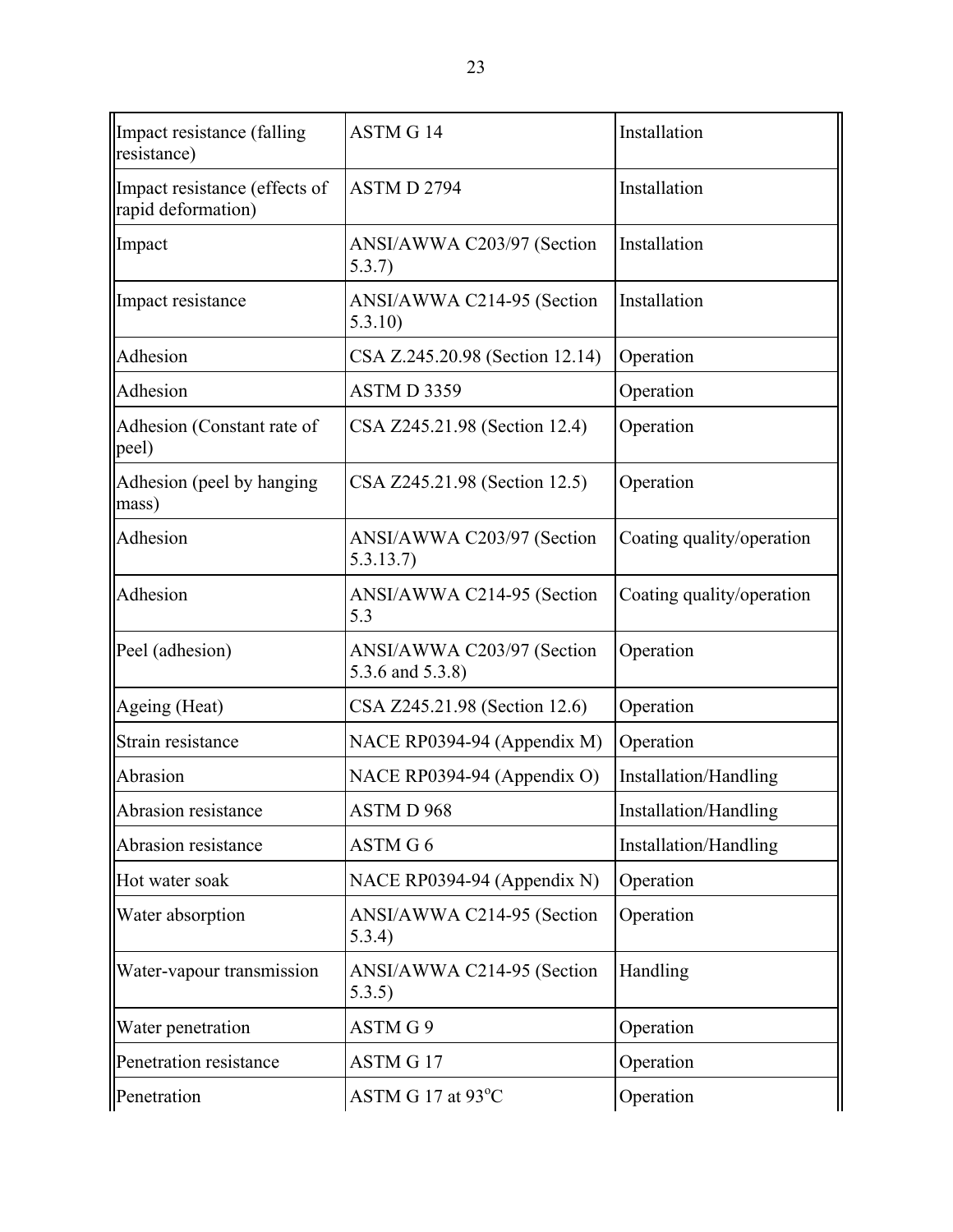| Penetration                                                                                                                                       | ANSI/AWWA C203/97 (Section<br>5.3.2)    | Operation       |  |
|---------------------------------------------------------------------------------------------------------------------------------------------------|-----------------------------------------|-----------------|--|
| Penetration                                                                                                                                       | ANSI/AWWA C214-95 (Section<br>5.3.11)   | Operation       |  |
| Sag                                                                                                                                               | ANSI/AWWA C203/97 (Section<br>5.3.4)    | Operation       |  |
| Pliability                                                                                                                                        | ANSI/AWWA C203/97 (Section<br>5.3.9     | Operation       |  |
| Breaking strength                                                                                                                                 | ANSI/AWWA C203/97 (Section<br>5.3.12)   | Coating quality |  |
| Softening point                                                                                                                                   | ANSI/AWWA C203/97 (Section<br>5.3.13.4) | Coating quality |  |
| Dielectric strength                                                                                                                               | ANSI/AWWA C214-95 (Section<br>5.3.6)    | Coating quality |  |
| <b>Insulation resistance</b>                                                                                                                      | ANSI/AWWA C214-95 (Section<br>5.3.7)    | Coating quality |  |
| Tensile strength                                                                                                                                  | ANSI/AWWA C214-95 (Section<br>5.3.8     | Coating quality |  |
| Elongation                                                                                                                                        | ANSI/AWWA C214-95 (Section<br>5.3.9     | Coating quality |  |
| Steel pipes and fittings for<br>buried or submerged pipe<br>lines -- External and internal<br>coating by bitumen or coal tar<br>derived materials | ISO 5256:1985                           | General         |  |